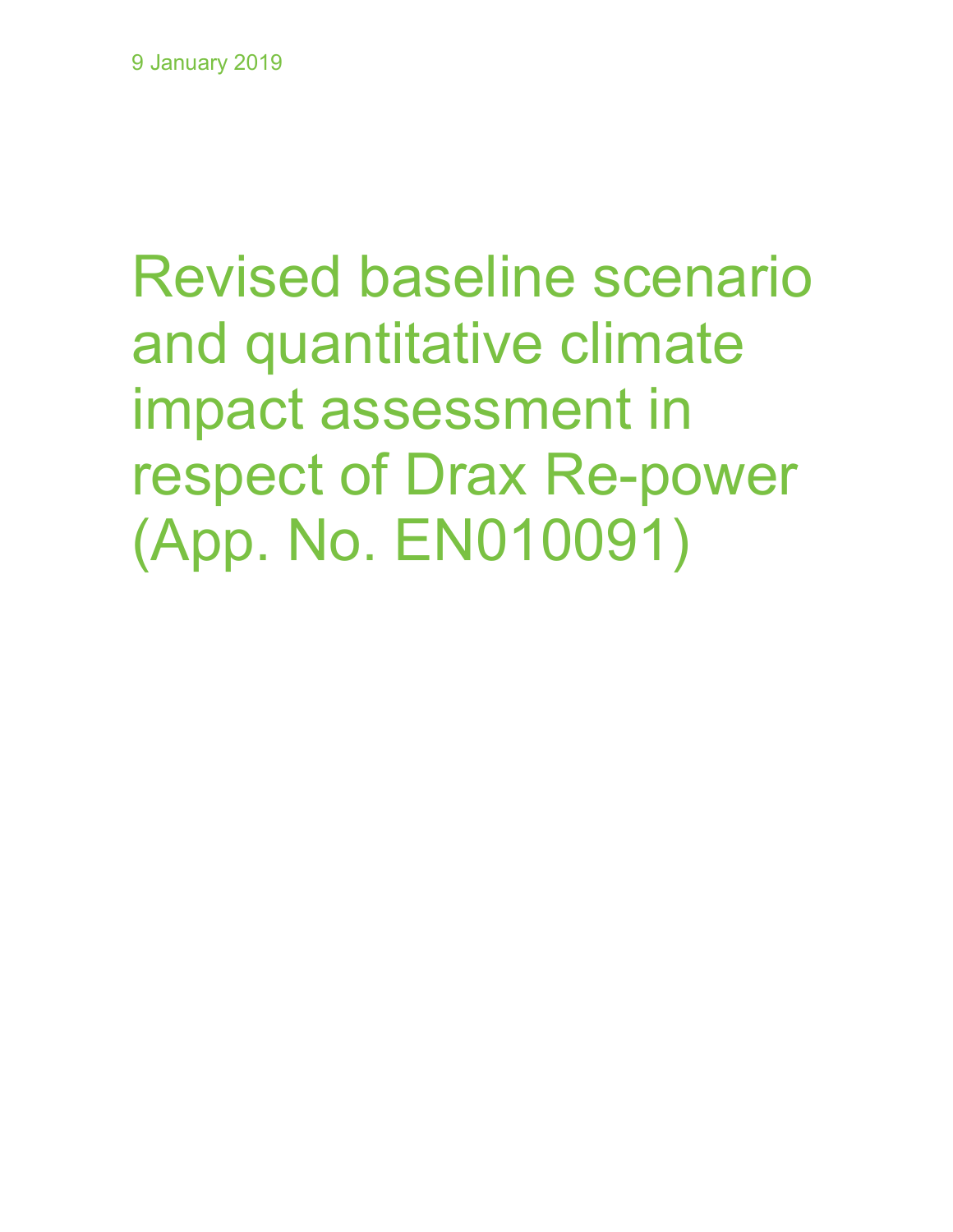

9 January 2019

## **Contents**

| $1 \quad$      |                                                                                 |  |
|----------------|---------------------------------------------------------------------------------|--|
| $\overline{2}$ |                                                                                 |  |
|                | 3 ClientEarth's revised baseline and quantitative climate impact assessment  13 |  |
|                |                                                                                 |  |
|                |                                                                                 |  |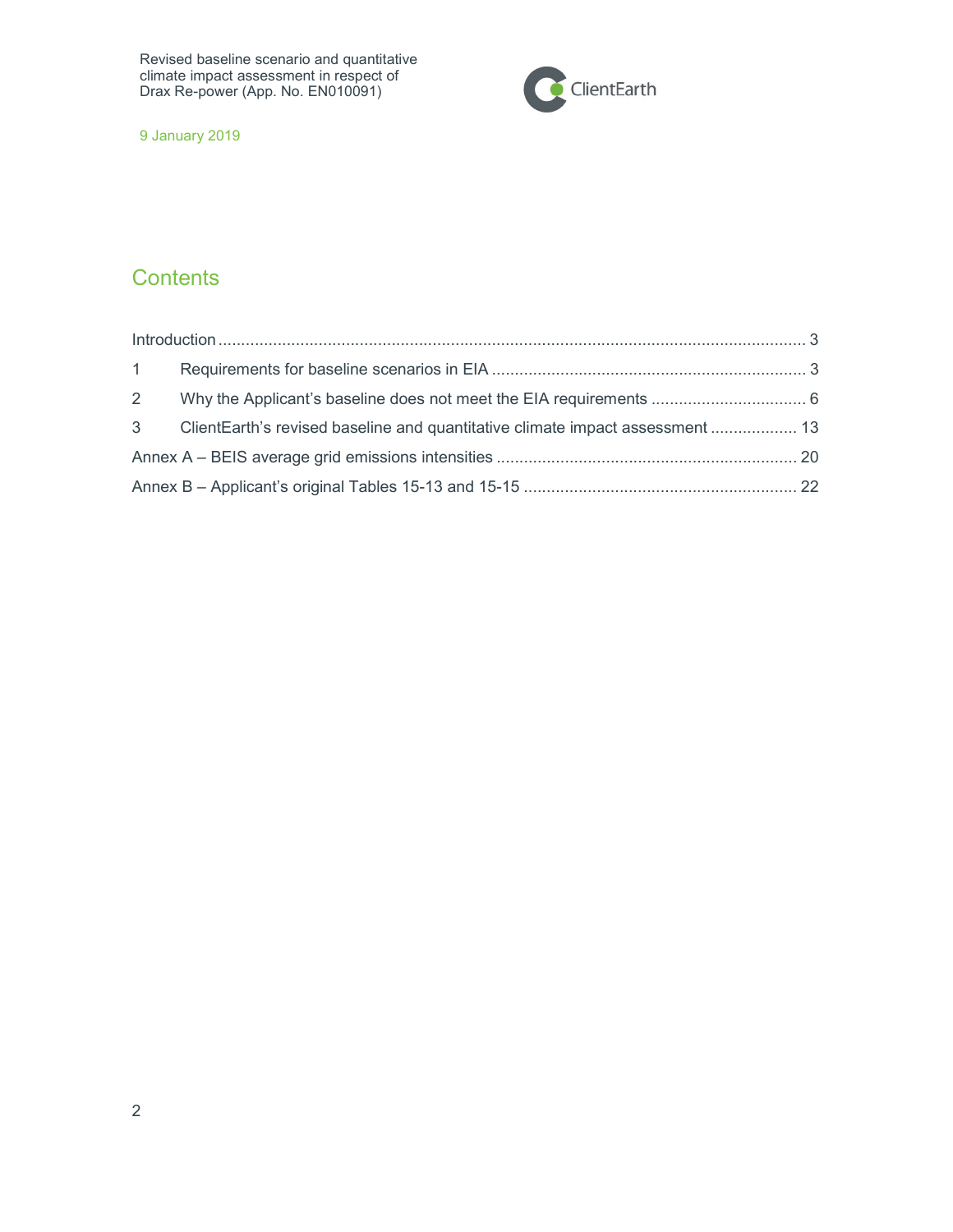

9 January 2019

## Introduction

- 1. This submission is made by ClientEarth<sup>1</sup> at the request of the Examining Authority and in accordance with the timetable agreed during ISH1.<sup>2</sup>
- 2. Before setting out ClientEarth's revised baseline scenario and quantitative assessment of the Proposed Development's climate impact, we outline the requirements relating to baseline scenarios in Environmental Impact Assessments (EIA) and explain why the Applicant's baseline does not meet those requirements.

## 1 Requirements for baseline scenarios in EIA

- 3. Environmental statements are required by EU law and the relevant implementing regulations at the national level to include a baseline scenario. The baseline must take account of "the relevant aspects of the current state of the environment … and an outline of the likely evolution thereof without implementation of the development."<sup>3</sup>
- 4. The European Commission has published detailed guidance on the requirements of the EIA rules and on how baselines should be developed and used in particular, including in the specific context of climate change mitigation.<sup>4</sup> This guidance explains that baseline scenarios must:
	- a. "form the foundation" against which both the project and alternatives to the project are assessed at the outset, and therefore allow for consideration of the

<sup>&</sup>lt;sup>1</sup> Interested Party reference: 20011838. ClientEarth is an environmental law charity with offices in London, Brussels, Berlin, Warsaw, Beijing and New York (registered in England and Wales, Charity Registration No. 1053988. Company Registration No. 2863827).

 $2$  Unless specified otherwise, abbreviations and defined terms used in this submission are the same as those used in ClientEarth's Written Representation of 8 November 2018 and ClientEarth's Post-Hearing Submission of 13 December 2018.

<sup>3</sup> The Infrastructure Planning (Environmental Impact Assessment) Regulations 2017, Sch. 4, para 3.

<sup>4</sup> European Commission, Environmental Impact Assessment of Projects Guidance on the preparation of the Environmental Impact Assessment Report, 2017

<sup>(</sup>http://ec.europa.eu/environment/eia/pdf/EIA\_guidance\_EIA\_report\_final.pdf); European Commission, Guidance on Integrating Climate Change and Biodiversity into Environmental Impact Assessment, 2013 (http://ec.europa.eu/environment/eia/pdf/EIA%20Guidance.pdf).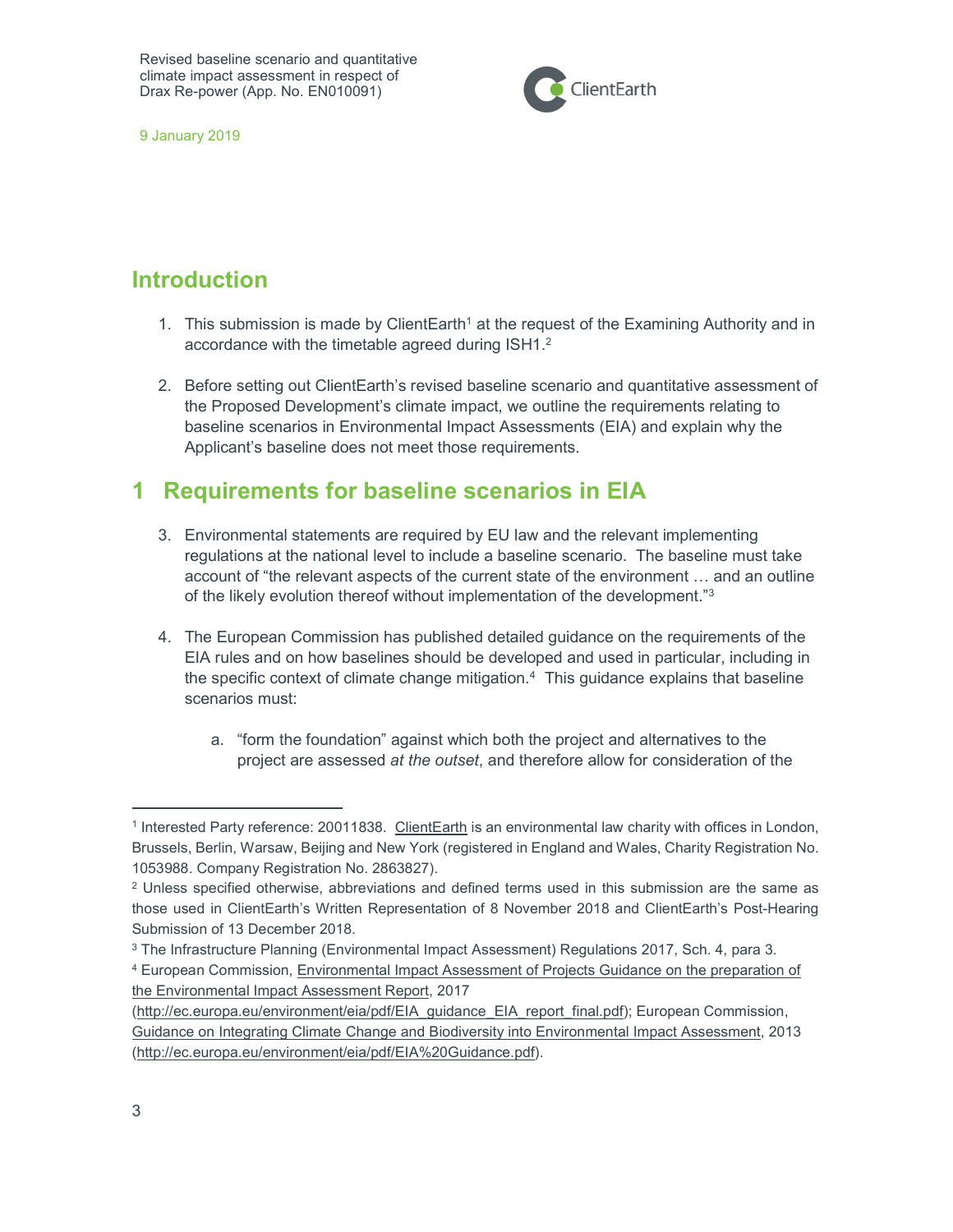

9 January 2019

maximum extent to which a significant environmental impact can be either avoided or reduced, including by developing less, differently or not at all;<sup>5</sup>

- b. be "dynamic", "moving baselines", taking into account future "trends and scenarios" over the life of the project and avoiding "snapshot analysis (i.e. at a single point in time)", particularly in the context of long-term infrastructure projects and in respect of greenhouse gas emissions;<sup>6</sup>
- c. be based on rigorous and thorough analysis, proportionate to the scale of the project, with the development of the baseline often comprising "the bulk of the EIA process" and "a significant proportion of the final EIA Report";<sup>7</sup>

<sup>&</sup>lt;sup>5</sup> European Commission, Guidance on Integrating Climate Change and Biodiversity into Environmental Impact Assessment, 2013, p. 39 ("For climate change mitigation, it is important to investigate and use options to eliminate GHG emissions as a precautionary approach in the first place, rather than having to deal with mitigating their effects after they have been released."); European Commission, *Environmental* Impact Assessment of Projects Guidance on the preparation of the Environmental Impact Assessment Report, 2017, p. 33. See also IEMA, IEMA, Environmental Impact Assessment Guide to: Assessing Greenhouse Gas Emissions and Evaluating their Significance (https://www.iema.net/assets/newbuild/documents/IEMA%20GHG%20in%20EIA%20Guidance%20Docu ment%20V4.pdf), 2017, p. 1 ("The EIA process should, at an early stage, influence the location and design of projects to optimise GHG performance and limit likely contribution to GHG emissions."), p. 3 ("Mitigation should be considered as early as possible in accordance with the hierarchy for managing project related GHG emissions. (1) Avoid, (2) Reduce, (3) Substitute and (4) Compensate.") and p. 17 ("A variation of these steps is set out below and can be followed by the GHG emissions practitioner in the EIA to identify opportunities that direct GHG mitigation action for a project. 1. Do not build: evaluate the basic need for the project and explore alternative approaches to achieve the desired outcome/s..." (our emphasis)). <sup>6</sup> European Commission, Guidance on Integrating Climate Change and Biodiversity into Environmental

Impact Assessment, 2013, pp 17 and 33; European Commission, Environmental Impact Assessment of Projects Guidance on the preparation of the Environmental Impact Assessment Report, 2017, pp 33-34. <sup>7</sup> European Commission, Environmental Impact Assessment of Projects Guidance on the preparation of the

Environmental Impact Assessment Report, 2017, pp 33-34.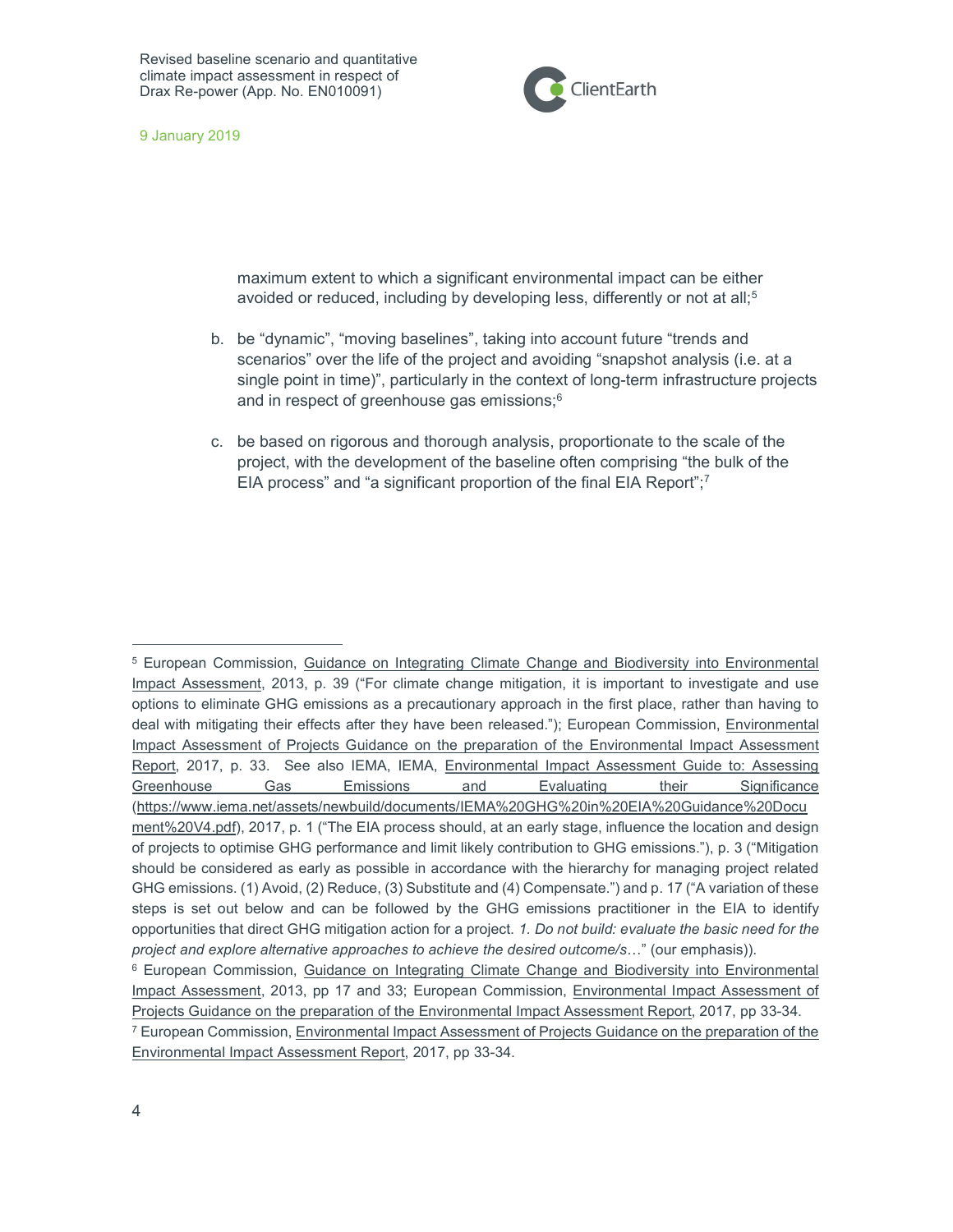

9 January 2019

- d. take into account "relevant greenhouse gas reduction targets at the national, regional, and local levels" and the extent to which the project and its alternatives would contribute to these targets;<sup>8</sup> and
- e. consider trends in key indicators over time such as greenhouse gas emissions and the drivers of such trends (including "already approved developments that have not been implemented yet, changes in economic incentives and market forces and changes in the regulatory or policy frameworks"), using the best available scenario studies and projections, including proxy indicators where necessary.<sup>9</sup>
- 5. Crucially, the baseline scenario and the EIA process in general is not aimed at assessing a project's climate impact *only once it is built and in operation*.<sup>10</sup> Rather the baseline scenario must allow for an assessment of the full climate impact of the project by reference to a scenario without implementation of the development, i.e. where the project is not built and operated, including by assessing the impact of alternatives.<sup>11</sup> The

<sup>&</sup>lt;sup>8</sup> European Commission, Environmental Impact Assessment of Projects Guidance on the preparation of the Environmental Impact Assessment Report, 2017, p. 39.

<sup>9</sup> European Commission, Guidance on Integrating Climate Change and Biodiversity into Environmental Impact Assessment, 2013, p. 34. See also p. 17 ("Since we cannot fully understand all aspects of complex systems at the point in which we make decisions, we need to be able to use what we have. For example, we can analyse trends — the general direction in which things seem to move — based on available studies, reports and other sources of information.").

<sup>&</sup>lt;sup>10</sup> Contrast this with the Applicant's exclusive focus on how the Proposed Development would interact with other generation on the grid if it were to be connected today. This equates to an assessment of the extent to which the Proposed Development might be utilised when built, rather than an assessment against a scenario in which the Proposed Development is not constructed and operated and where the full range of alternative technologies can be considered. By narrowly focusing on present capacity, the Applicant also ignores that from commencement of generation in 2023 there may also be a number of equally (or more) efficient CCGT on the grid. See, e.g., Environmental Statement, Vol. I, Chapter 15 – Climate, para 15.5.6, Applicant's Response to ClientEarth's Written Representation, paras 4.14.21-22, and Applicant's Written Summary of Oral Case at ISH1, paras 3.73-74 and 3.81.

<sup>&</sup>lt;sup>11</sup> European Commission, Guidance on Integrating Climate Change and Biodiversity into Environmental Impact Assessment, 2013, p. 17 ("EIA should … consider trends and scenarios with and without the proposed project (and its reasonable alternatives)."), and p. 39 ("Mitigation measures identified and introduced as a result of an EIA, e.g. construction and operational activities that use energy and resources more efficiently, may contribute to climate change mitigation as well. However, this does not always mean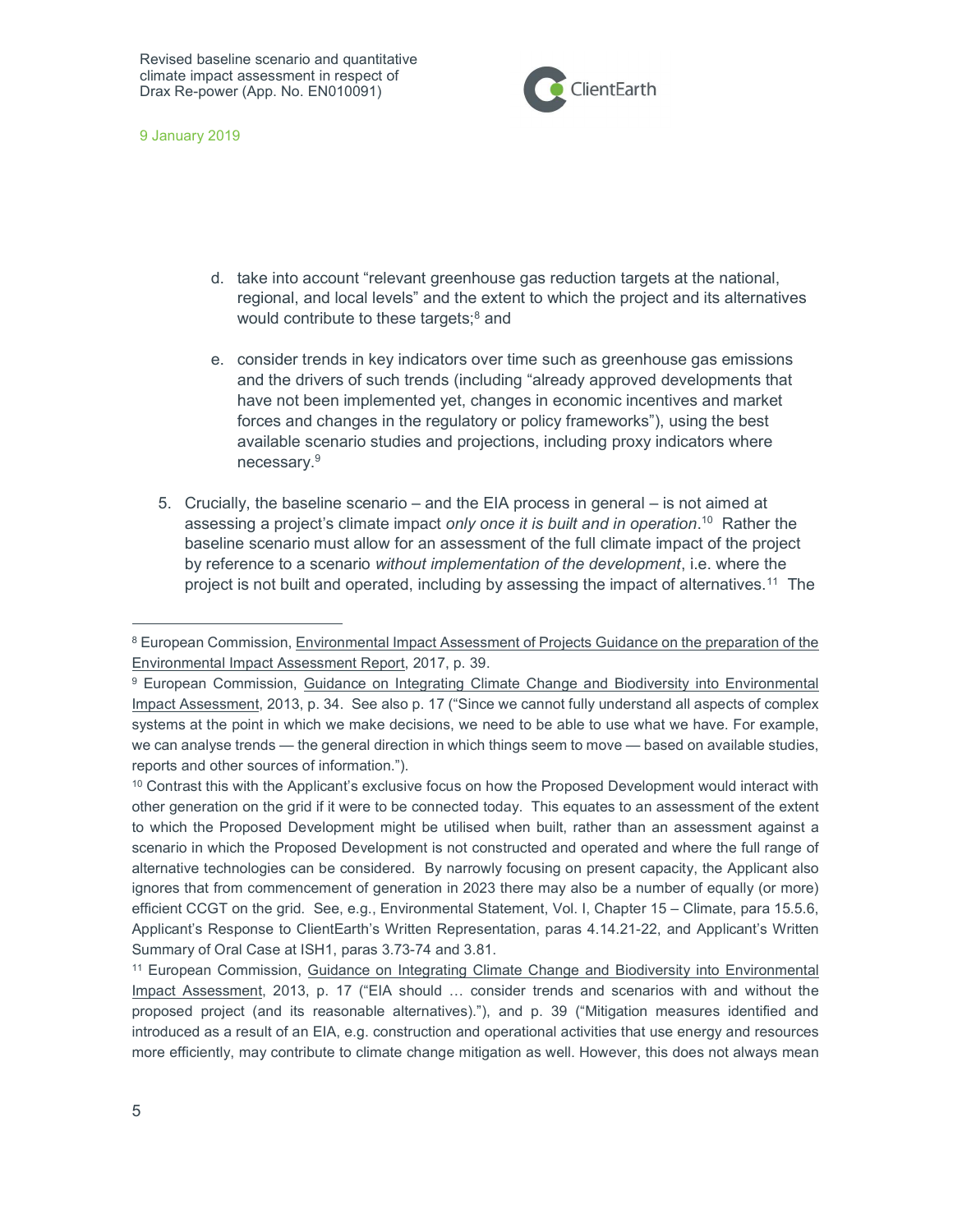

9 January 2019

baseline must therefore serve as a benchmark that takes account of the full extent of possible climate mitigation opportunities at the outset and before a project design or specification is selected.<sup>12</sup>

## 2 Why the Applicant's baseline does not meet the EIA requirements

- 6. In the present application, the Applicant has taken the opposite approach to that outlined above. Specifically, it has selected the highest possible emissions intensity on the grid for non-peaking capacity as of 2025 as the baseline against which to assess the Proposed Development's climate impact. This fails to take account of the alternative and least carbon-intensive forms of energy generation expected to supply the grid over the life of the Proposed Development; it also happens to be a benchmark against which all but the worst performing generation technology is shown as having a positive climate impact. The Applicant asserts that the Proposed Development is essential for grid reliability and security of supply, but it has consistently failed to identify any actual need for the project on this basis.<sup>13</sup>
- 7. This is not the only problem with the Applicant's baseline scenario. Even if contrary to our arguments – the Applicant's approach to setting the baseline by reference to the highest emitting capacity on the grid was in principle correct, it would in any event be deficient in at least the following respects:
	- a. The Applicant has chosen to 'freeze' its baseline scenario in 2025 on the commencement of the coal-phase out emissions limit – i.e. before the Proposed Development becomes fully operational – despite acknowledging that this does

that the project will have overall positive impacts as regards GHG emissions. Impact may be less negative in terms of quantity of emissions, but still have overall negative impact, unless the carbon used in development and transport is unequivocally equal to zero.").

<sup>12</sup> See, e.g., European Commission, Environmental Impact Assessment of Projects Guidance on the preparation of the Environmental Impact Assessment Report, 2017, p. 39. This approach is also consistent with (i) the overarching objective of EN-1 of avoiding carbon lock-in, and (ii) the primary role of the planning system in regulating the use of land in the public interest and ensuring the environmental acceptability of all projects granted development consent (see EN-1, paras 3.3.16 and 4.10.2).

<sup>13</sup> See, e.g., Applicant's Response to ClientEarth's Written Representation, paras 4.14.37 and 4.14.62], and Applicant's Written Summary of Oral Case at ISH1, paras 3.73 and 3.76.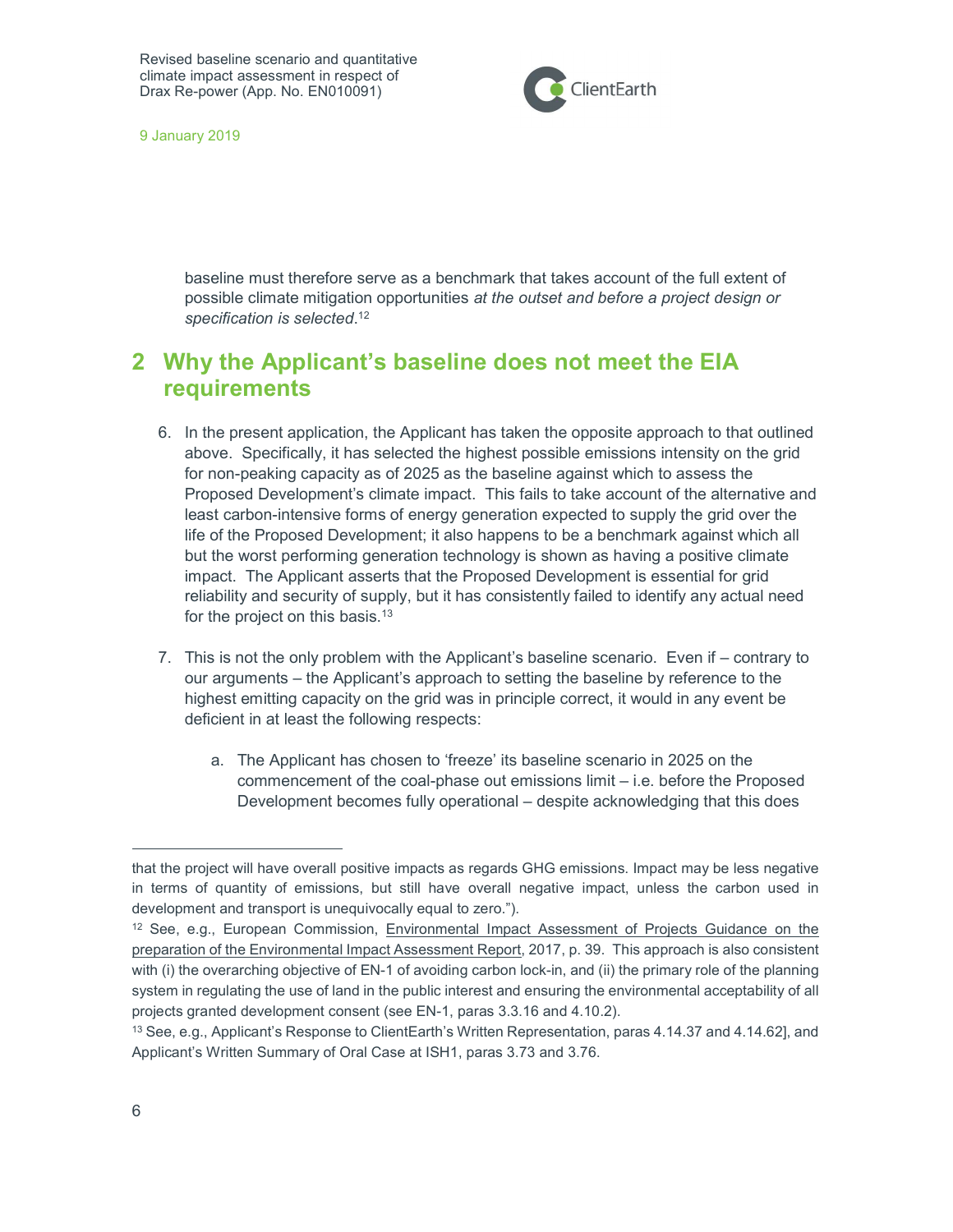

9 January 2019

not reflect the likely evolution of circumstances over the life of the project in line with Government projections that it apparently views as credible:

Following the Government's intended end to unabated coal generation, it is assumed that generation units 5 & 6 will either be decommissioned or adapted to meet the new emission intensity limit of 450 gCO2/kWh; just 54% of the current emissions intensity. In the case that they are decommissioned, it is assumed that equivalent generation capacity will be provided elsewhere on the grid, at the same emissions intensity.<sup>14</sup>

…

The emission intensity of electricity generation by the Proposed Scheme (380 gCO2e/kWh) therefore compares favourably to the average for UK grid electricity at present. It should be noted that the Government projects a major reduction in the GHG intensity for average UK grid electricity over the coming years meaning that by 2050 the Proposed Scheme will be significantly less 'clean' (higher GHG intensity) than the UK average which will by then be dominated by renewable generation. 15

However, as explained above, European Commission guidance confirms that baseline scenarios should not be based on such a "snapshot analysis" and underscores the "critical" nature of understanding the proposed project's impacts over time by developing a "moving baseline". This, it says, is especially the case in relation to large-scale projects such as the present application.<sup>16</sup>

b. The Applicant dedicates just two sentences to its climate baseline for 2026-2050 in its Environmental Statement – without evidential support or reference to further

<sup>14</sup> Environmental Statement, Vol. I, Chapter 15 – Climate, para 15.5.6.

<sup>15</sup> Environmental Statement, Vol. I, Chapter 15 – Climate, para 15.6.13 (our emphasis). See also Applicant's Response to ClientEarth's Written Representation, para 4.14.56 ("One would expect that as more renewable technology and low carbon generating capacity is developed, then the intensity of carbon emissions associated with electricity generation will continue to fall as, toward 2050, unabated fossil plant generation is curtailed.").

<sup>&</sup>lt;sup>16</sup> European Commission, Guidance on Integrating Climate Change and Biodiversity into Environmental Impact Assessment, 2013, p. 33.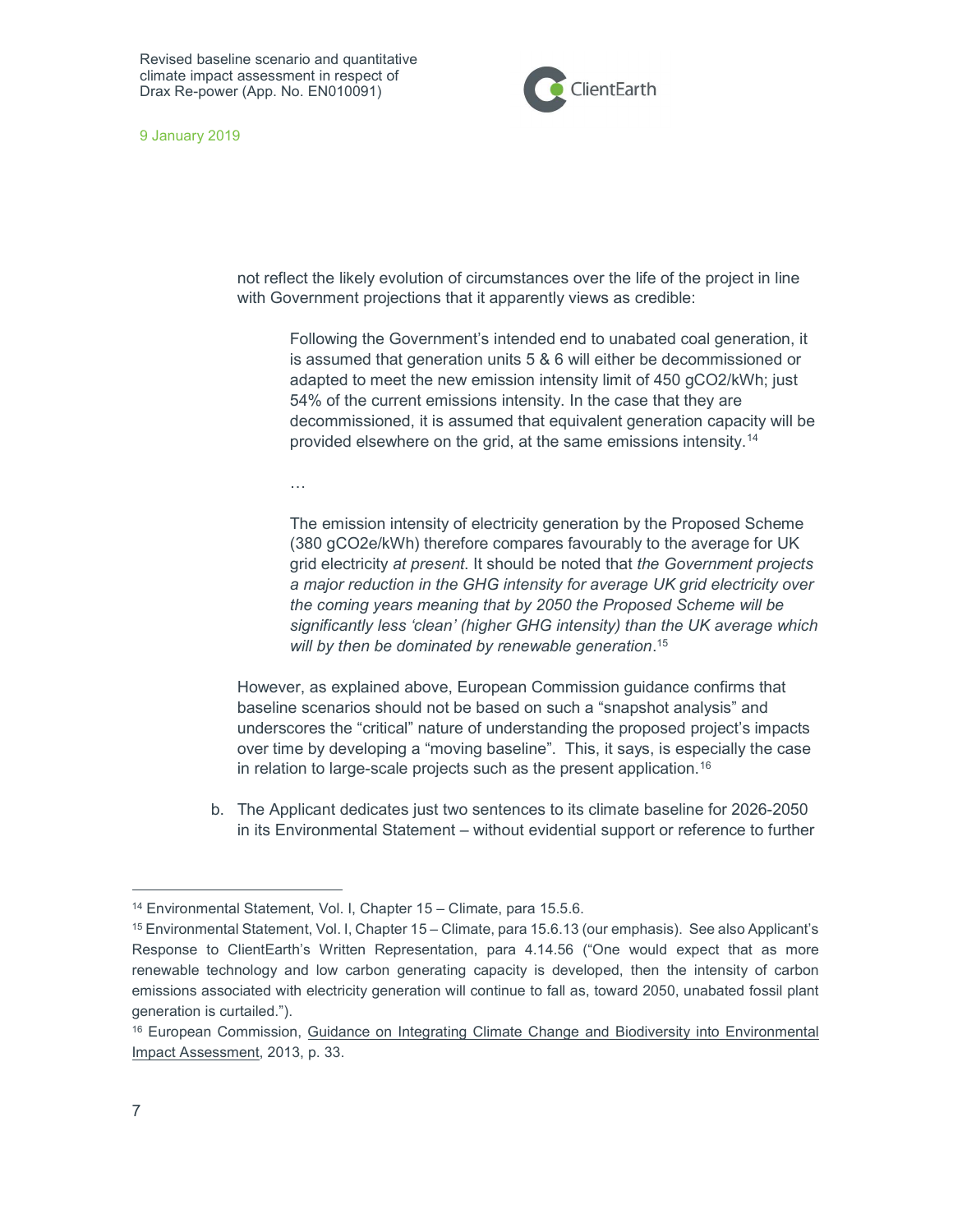

9 January 2019

analysis.<sup>17</sup> The further discussion in the Applicant's subsequent submissions continues to rely on conclusory and generic statements without reference to any detailed assessment of the specific circumstances of the application.<sup>18</sup> This is in contrast to the Applicant's CCR Statement, for example, which includes a detailed assessment of economic feasibility.<sup>19</sup> It is also in stark contrast to the Commission's guidance that the development of the baseline should generally comprise "the bulk of the EIA process", occupying "a significant proportion of the final EIA Report" (and all the more so in the case of large-scale projects).<sup>20</sup>

c. In respect of its partial CCS and co-firing scenarios, the Applicant has failed – in its own terms – to show that these are reasonably likely scenarios.<sup>21</sup> However, at an even more fundamental level, the Applicant also ignores the fact that Units 5 and 6 would in all likelihood not be able to run for the majority of the relevant period, abated or otherwise. With the typical lifetime of a coal unit being 45

 $17$  Environmental Statement, Vol. I, Chapter  $15 -$ Climate, para  $15.5.6$  (as cited under para  $7(a)$  above). The same lack of analysis arises in the context of biodiversity where the Applicant simply assumes that its biomass units will continue to operate past the end of their renewables subsidies in 2027. See Applicant's Response to ClientEarth's Written Representation, para 4.12.5 ("If the inference from ClientEarth is that without the Proposed Scheme taking place, the land on which the infrastructure associated with Units 5 and 6 is located would become habitat, then that is incorrect. The brownfield site on which the infrastructure currently sits would most likely be developed to support the continued operation of Units 1, 2, 3 and 4 (in line with Selby District Local Plan policies EMP10 and SP13) ….").

<sup>18</sup> See ClientEarth's Post-Hearing Submission, 13 December 2018, paras 22-27. See also, e.g., Applicant's Response to ClientEarth's Written Representation, paras 4.14.31-4.14.63.

<sup>&</sup>lt;sup>19</sup> CCR Statement, Section 10. A further example of a failure to justify an assumption in the Climate chapter of the Applicant's Environmental Statement concerns the possible effect of the battery storage included in the application. It is simply assumed without further explanation or reference to evidence that "battery storage … may serve to slightly reduce the total emissions", when in fact the existence of battery storage could increase total emissions as it would allow the gas-fired generation units to continue to generate when they are not supplying the grid (Environmental Statement, Vol. I, Chapter 15 – Climate, para 15.7.3).

<sup>&</sup>lt;sup>20</sup> European Commission, Environmental Impact Assessment of Projects Guidance on the preparation of the Environmental Impact Assessment Report, 2017, pp 33-34.

<sup>21</sup> See ClientEarth's Written Representation, 8 November 2018, and ClientEarth's Post-Hearing Submission, 13 December 2018. To recall, these abated coal scenarios were not included at all in the Applicant's Environmental Statement and were developed only in response to concerns raised in Interested Parties' written representations (see Environmental Statement, Vol. I, Chapter 15 – Climate, para 15.5.6 and, e.g., Applicant's Response to ClientEarth's Written Representation, para 4.14.35).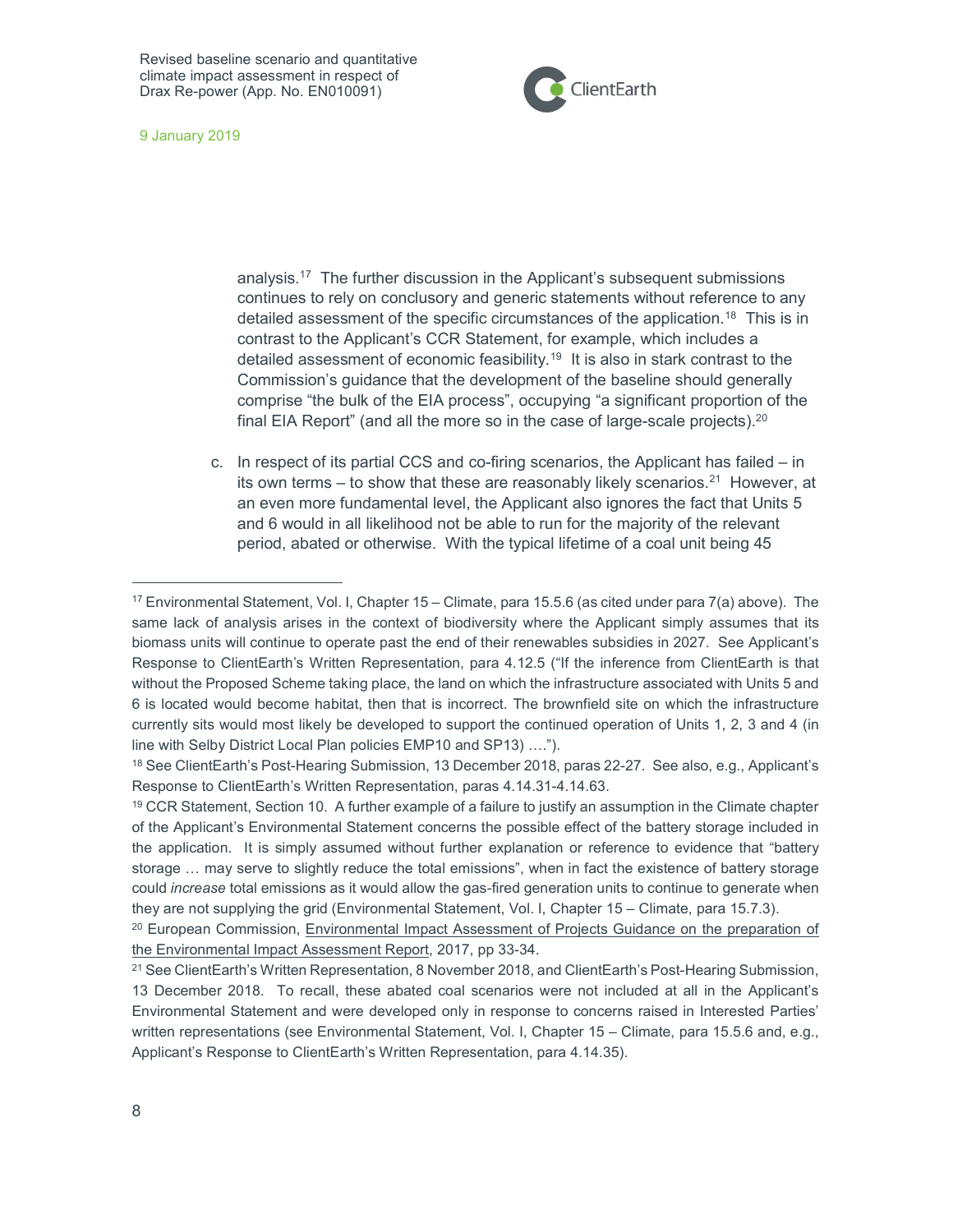

9 January 2019

years, Units 5 and 6 would require significant additional investment to run beyond 2031.<sup>22</sup> Added to this are the increasingly stringent emissions limits and performance standards that can be expected to apply under the Industrial Emissions Directive or equivalent rules over the life of the Proposed Development.<sup>23</sup> This approach clearly contravenes the obligation under the EIA rules to consider the "likely evolution" of circumstances.<sup>24</sup>

d. The Applicant has set the quantity of generation in the baseline scenario by reference only to the current on-site generating capacity of Units 5 and 6, which is significantly lower than that of the Proposed Development.<sup>25</sup> However, it is a core principle of EIA that assessments should be based on system boundaries appropriate to the project in question, including in respect of the baseline scenario.<sup>26</sup> In the context of capacity connected to the electricity grid, this means setting the baseline scenario on a grid-wide basis and by reference to the quantity of generation produced by the Proposed Development.<sup>27</sup> All things being equal, applying a baseline with an equivalent generation capacity would result in

 $22$  Department of Energy & Climate Change (DECC), Coal and gas assumptions, March 2014 (https://assets.publishing.service.gov.uk/government/uploads/system/uploads/attachment\_data/file/31571 7/coal and gas assumptions.PDF), p. 66.

<sup>&</sup>lt;sup>23</sup> DECC, Coal and gas assumptions, March 2014, p. 71 ("The costs presented in this section do not include costs to upgrade plant e.g. to meet new emission limits (other than the "Lifetime extension work" for CCGT). As plant gets older and more obsolete, and emissions limits become more and more stringent, it is probable that more and more limits will be imposed…").

<sup>&</sup>lt;sup>24</sup> The Infrastructure Planning (Environmental Impact Assessment) Regulations 2017, Sch. 4, para 3.

 $25$  See, e.g., Environmental Statement, Vol. I, Chapter 15 – Climate, Table 15-13.

<sup>26</sup> IEMA, Environmental Impact Assessment Guide to: Assessing Greenhouse Gas Emissions and Evaluating their Significance, 2017, pp 7 and 10-11.

<sup>27</sup> World Business Council for Sustainable Development (WBCSD) and the World Resources Institute (WRI), The GHG Protocol for Project Accounting, 2005,

<sup>(</sup>https://ghgprotocol.org/sites/default/files/standards/ghg\_project\_accounting.pdf), pp 14-15, 39-40 and 42 ("Where the baseline candidates are constrained by the availability of physical infrastructure, such as supply networks for electricity and fuels, an area that represents the extent of infrastructure may be the most appropriate geographic area. For instance, the power grid is appropriate for grid-connected electricity projects."). The Applicant appears to accept the need to consider alternative generation supplying the grid in setting the third of its baseline scenarios and when it refers to replacement emissions in its climate impact assessment. See, e.g., Environmental Statement, Vol. I, Chapter 15 – Climate, Table 15-3 and paras 15.4.2 and 15.5.6.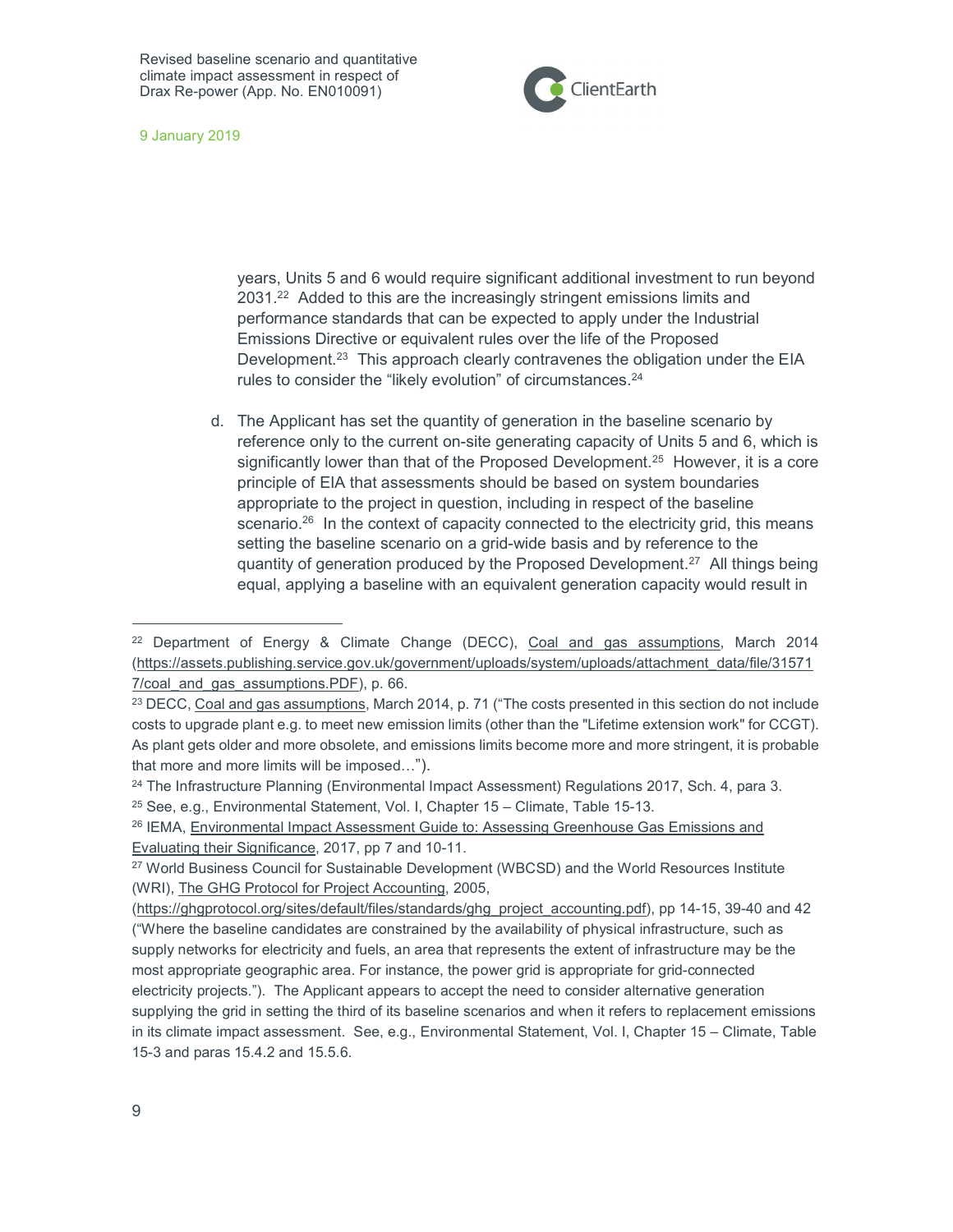

9 January 2019

significantly higher emissions (and a reduced climate impact) than in the Applicant's impact assessment. However, as considering the baseline on a grid-wide basis also allows for consideration of the full range of alternative generating technologies, the opposite is the case.<sup>28</sup>

e. Finally, the Applicant's baseline scenario fails entirely to take account of relevant greenhouse gas reduction targets. This contradicts the European Commission guidance referred to above,<sup>29</sup> as well as the IEMA practitioner guidance relied on by the Applicant at ISH1:

> Future baseline should capture both operational and use GHG emissions irrespective of their source (i.e. direct and indirect emissions). … With regards to energy supply … future baseline should report on operational GHG emissions and how these may change over time (based on … UK grid decarbonisation projection scenarios or the adoption of renewables for example).<sup>30</sup>

In the few occasions that the Applicant does refer to the UK's carbon targets (in the context of assessing the significance of the Proposed Development's emissions), it presents a misleading picture. Specifically, it neglects to mention the targets and projections that the Government and the Committee on Climate Change (CCC) have allocated to the power sector, and it refers only to the project's emissions that are additional to its baseline scenario rather than the project's total emissions.<sup>31</sup> Using the allocation to the power sector envisaged in

<sup>28</sup> See the revised quantitative climate impact assessment below.

<sup>&</sup>lt;sup>29</sup> European Commission, Environmental Impact Assessment of Projects Guidance on the preparation of the Environmental Impact Assessment Report, 2017, p. 39.

<sup>30</sup> IEMA, Environmental Impact Assessment Guide to: Assessing Greenhouse Gas Emissions and Evaluating their Significance, 2017, p. 8. See also p. 16 ("Similarly the Committee on Climate Change (CCC) has determined a UK wide carbon budget broken down by the following key sectors: power generation …" (our emphasis)).

<sup>31</sup> Environmental Statement, Vol. I, Chapter 15 – Climate, para 15.16.6 ("To provide some context in relation to the magnitude of GHG emissions; the Government's 5th carbon budget (the final one agreed) for the period 2028-2032 is 1,725,000,000 tCO2e (Ref. X.7). For most of the operational life of the Proposed Scheme (i.e. from 2027 to 2046), there is an increase of 6,779,000 tCO2e/year in comparison to the baseline scenario (additional emissions in relation to generation at Drax). Over the same 5 year carbon budget period, this would be 33,895,000 tCO2e which is equivalent to 2% of the carbon budget for the UK.")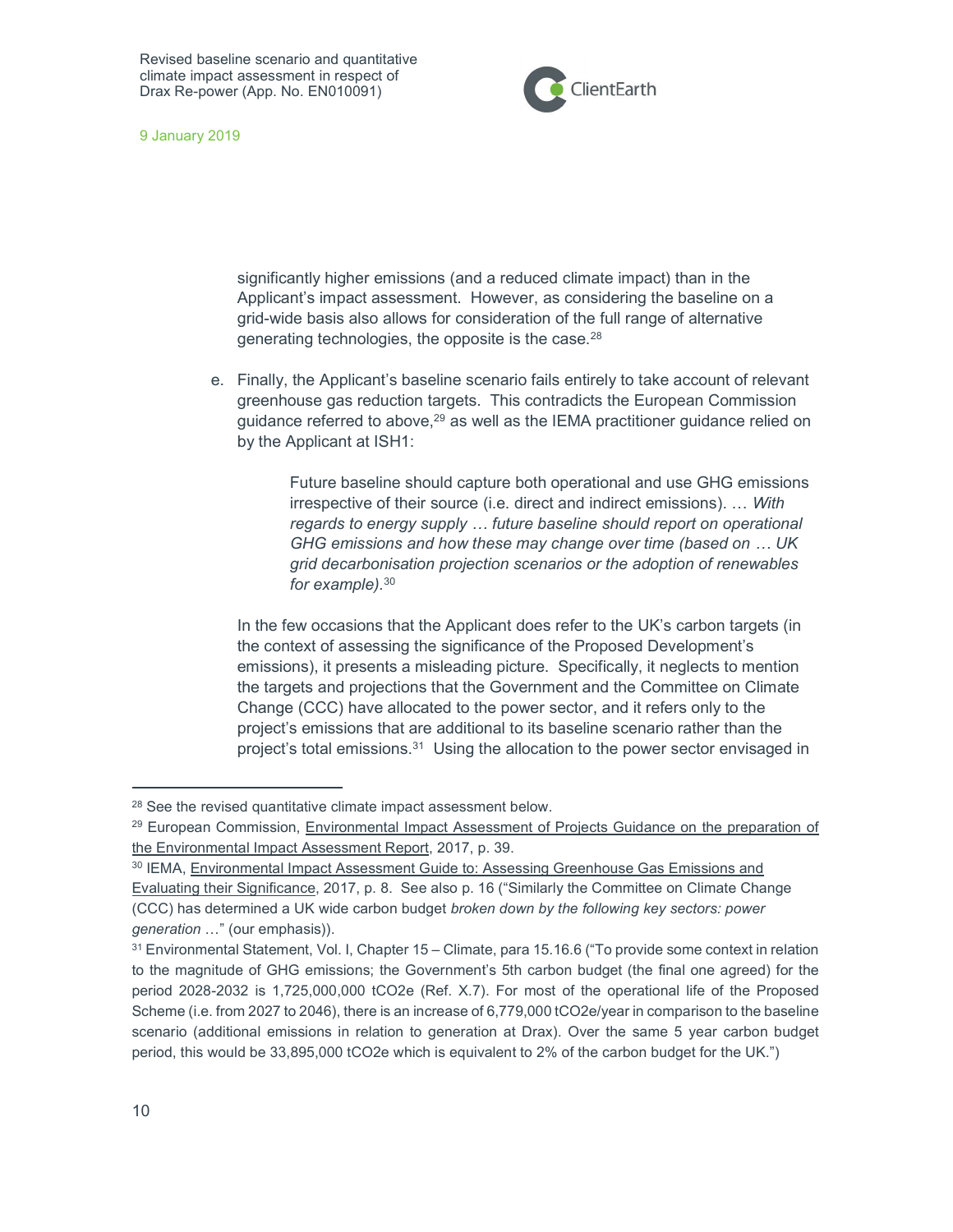

9 January 2019

the Clean Growth Strategy (2017) for example – of 16 MtCO2e per year from  $2028^{32}$  – the Proposed Development's emissions – of up to 12 MtCO2e per year<sup>33</sup> – represent approximately three-quarters (75%) of the emissions for the entire UK power sector.

8. A further, related deficiency in the Applicant's EIA climate assessment is its failure to consider adequately the reasonable alternatives to the Proposed Development. By assessing the possible alternative means of providing the Proposed Development's outputs, taking into account its adverse environmental effects, the Applicant would have considered in detail the full extent to which other generation technologies would deliver increased mitigation. However, instead of considering alternatives that might mitigate the project's significant climate impact as much as possible – as required by the EIA Regulations $34$  – the Applicant assessed alternatives against its own commercial objectives:

<sup>32</sup> BEIS, Clean Growth Strategy, 2017, Fig. 25, p. 122 and Annex D.

<sup>33</sup> Environmental Statement, Vol. I, Chapter 15 – Climate, para 15.6.8.

<sup>34</sup> The Infrastructure Planning (Environmental Impact Assessment) Regulations 2017, reg. 14(2)(d) ("An environmental statement is a statement which includes at least—…a description of the reasonable alternatives studied by the applicant, which are relevant to the proposed development and its specific characteristics, and an indication of the main reasons for the option chosen, taking into account the effects of the development on the environment;" (our emphasis)). See also European Commission, Environmental Impact Assessment of Projects Guidance on the preparation of the Environmental Impact Assessment Report, 2017, p. 52 ("'Reasonable Alternatives' must be relevant to the proposed Project and its specific characteristics … On the one hand, an Alternative should not be ruled out simply because it would cause inconvenience or cost to the Developer. At the same time, if an Alternative is very expensive or technically or legally difficult, it would be unreasonable to consider it to be a feasible Alternative. …. The final set of reasonable Alternatives identified will then undergo a detailed description and assessment in the EIA Report."), and p. 53 ("An open mind should be kept when considering the scope and nature of Alternatives. Indeed, depending on the Project at hand, Alternatives that should be considered may refer to the fundamental design of the Project itself, or may concern finer details, such as the technical specifications of the Project. In some cases, Alternatives to the type of Project should also be considered. It may even be the case that important Alternatives fall outside the expertise or remit of the Developer (i.e. that could not be implemented by the Developer). If relevant, these should not to be dismissed as being unreasonable from the outset. … However, Alternatives are to be identified and assessed both by the developer and the competent authorities and it is very important that the identification and consideration of Alternatives should not be treated as a mere formality." (our emphasis)). See also European Commission, Guidance on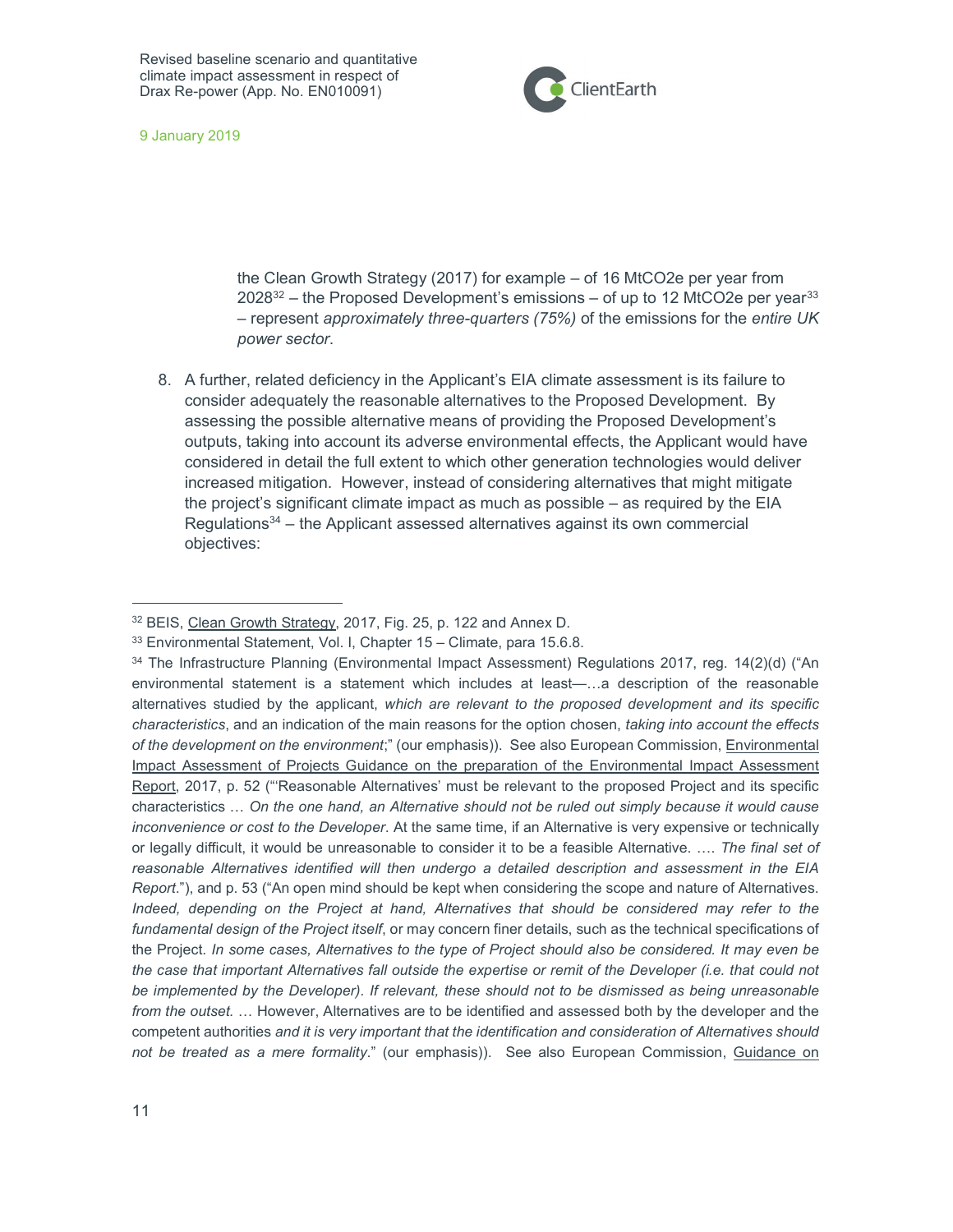

9 January 2019

Drax's objectives for the Proposed Scheme are to:

A. Reduce the reliance of Drax Power Station on coal as a source of power for electricity generation ...

B. Ensure that Drax Power Station maintains its position as one of the UK's main power generators …

C. Utilise as much existing operational land within the Existing Drax Power Station Complex as possible so as to maximise the use and efficiency of existing infrastructure.

D. Maximise the efficiency of Drax Power Station; and

E. Increase the flexible, response generating capacity of Drax Power Station to meet increasing demand across the UK ….

The consideration of the reasonable alternatives by the Applicant, has been undertaken only for the alternatives [sic] could realistically achieve these objectives.<sup>35</sup>

9. By only considering alternatives to the Proposed Development falling within the above parameters, the Applicant failed to assess at all (let alone in sufficient detail) the possibility of designing the development to deliver the maximum overall carbon mitigation. This failure is all the more stark given the finding in the Environmental

Integrating Climate Change and Biodiversity into Environmental Impact Assessment, 2013, p. 10 ("Assess alternatives that make a difference in terms of climate change…") and p. 35 ("In the early stages of the process, alternatives are essentially different ways in which the developer can feasibly meet the project's objectives, for example by carrying out a different type of action, choosing a different location or adopting a different technology or design for the project. The zero option should also be considered, either as a specific alternative or to define the baseline. At the more detailed level of the process, alternatives may also merge into mitigating measures, where specific changes are made to the project design or to methods of construction or operation to 'prevent, reduce and where possible offset any significant adverse effects on the environment'.").

<sup>35</sup> Environmental Statement, Vol. I, Chapter 4 – Consideration of Alternatives, paras 4.1.1-4.1.3.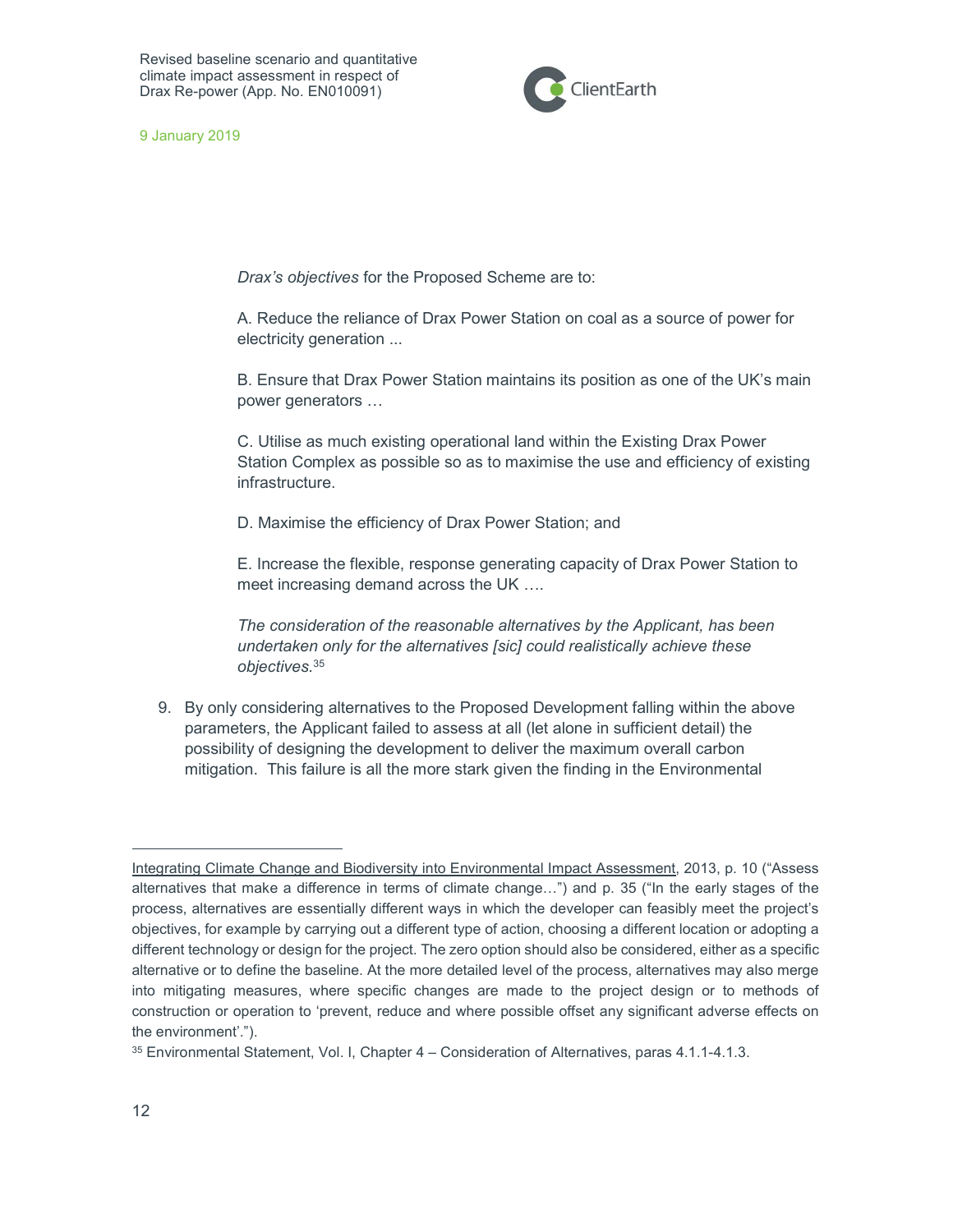

9 January 2019

Statement that the Proposed Development would result in a "major, permanent, direct [and] long-term" adverse climate impact.<sup>36</sup>

## 3 ClientEarth's revised baseline and quantitative climate impact assessment

- 10. In line with the guidance cited above, the high load factor and 'baseload' character of the Proposed Development envisaged by the Applicant<sup>37</sup> means that it is appropriate in the baseline scenario to use an average intensity that captures the full range of technologies supplying the grid over time.<sup>38</sup> Indeed, the Applicant acknowledges the relevance of average emissions intensity in its Environmental Statement – claiming that the Proposed Development "compares favourably to the average for UK grid electricity at present"<sup>39</sup> but fails to consider this benchmark in setting its baseline.
- 11. ClientEarth's revised baseline scenario is based on BEIS's projected average grid emissions intensities as set out at Annex  $A<sup>40</sup>$  These emissions intensities are taken from BEIS guidance to HM Treasury (which uses the same modelling as BEIS's Updated

<sup>36</sup> Environmental Statement, Vol. I, Chapter 15 – Climate, Table 15-16.

<sup>&</sup>lt;sup>37</sup> The Applicant's CCR Statement assumes a 75% load factor over the life of the Proposed Development (p. 16), and the Applicant's Environmental Statement assumes a load factor of 100% (Table 15-9), on the basis that it is unable to exclude possibility of the Proposed Development operating at full load. See Applicant's Written Summary of Oral Case at ISH1, para 3.80 ("… we do not know the amount of time the Scheme will run. This will depend on how often the scheme's services are required by the National Grid. This, amongst other factors, will depend on the weather. As such we do not know how often the plant will run …").

<sup>38</sup> See WBCSD / WRI, Guidelines for Quantifying GHG Reductions from Grid-Connected Electricity Projects, 2007 (http://pdf.wri.org/GHGProtocol-Electricity.pdf), p. 37 ("In general, a "baseload" power plant can displace all types of generators, including plants that are load-following. The reverse, however, is not true; load-following power plants will generally not displace baseload power. For the purposes of identifying baseline candidates, therefore, load-following project activities should be distinguished from baseload." (our emphasis)).

<sup>39</sup> Environmental Statement, Vol. I, Chapter 15 – Climate, para 15.6.13.

<sup>40</sup> As opposed to the emissions intensity of the most carbon-intensive form of non-peaking capacity currently on the grid as used by the Applicant. See, e.g., Environmental Statement, Vol. I, Chapter 15 – Climate, para 15.5.6, and Applicant's Response to ClientEarth's Written Representation, paras 4.14.37 and 4.14.62.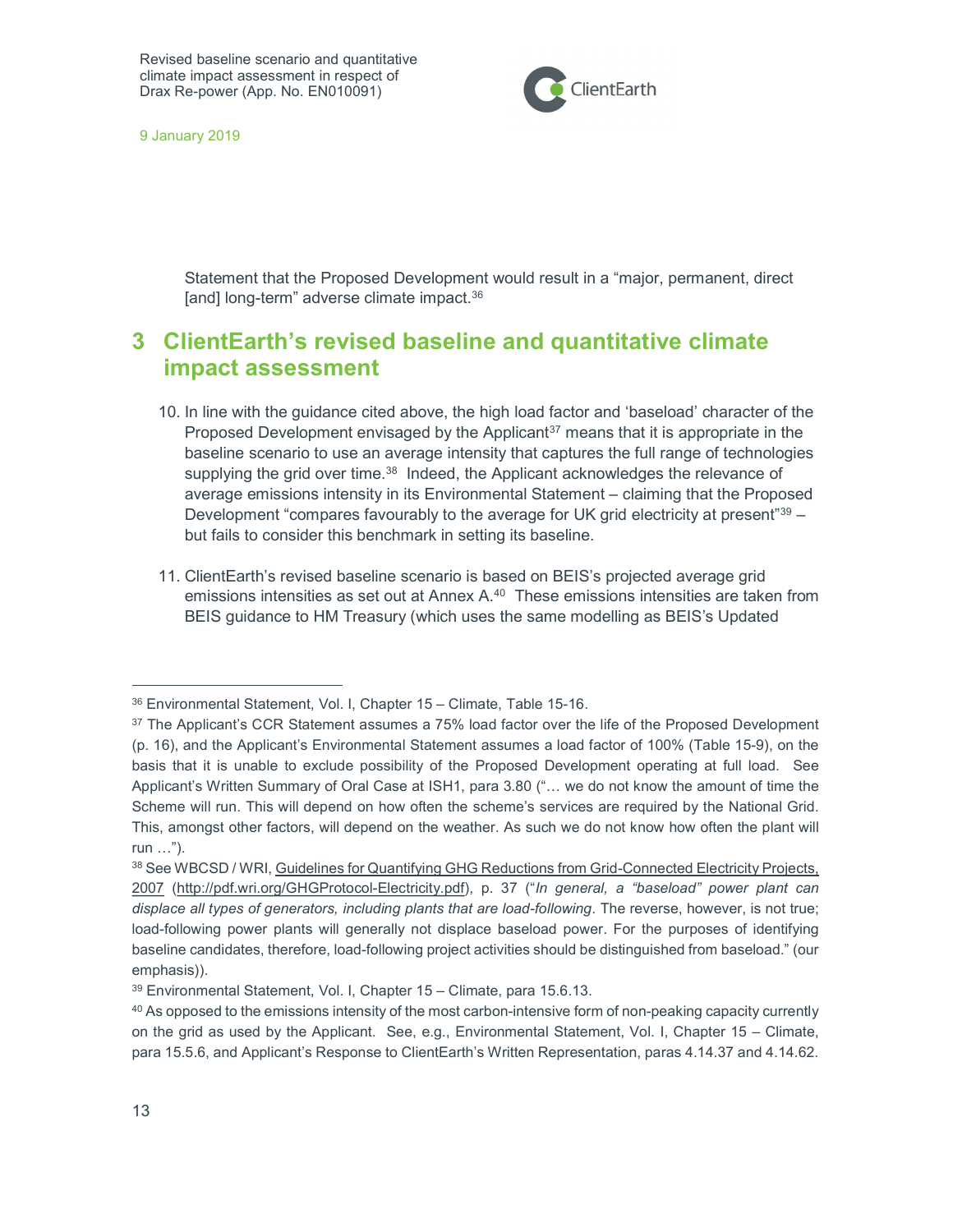

9 January 2019

Energy and Emissions Projections), with the emissions intensities used in the revised assessment being 'blended rates' over the relevant period.<sup>41</sup>

- 12. In line with applicable EIA rules and guidance, using the BEIS projections for average grid emissions intensity over the operating life of the Proposed Development:
	- a. allows consideration of a range of reasonable alternatives including developing less, differently or not at all;<sup>42</sup>
	- b. is "dynamic", taking into account future "trends and scenarios" over the life of the project, avoiding a "snapshot analysis";<sup>43</sup>
	- c. is clearly proportionate being based on publically available and rigorously tested data;<sup>44</sup>
	- d. takes into account relevant greenhouse gas reduction targets and the extent to which the project and its alternatives would contribute to these targets;<sup>45</sup> and

<sup>41</sup> BEIS, Valuation of Energy Use and Greenhouse Gas - Supplementary guidance to the HM Treasury Green Book on Appraisal and Evaluation in Central Government, January 2018, (https://www.gov.uk/government/publications/valuation-of-energy-use-and-greenhouse-gas-emissions-forappraisal). See Annex A to this document, which sets out these figures (in bold, under the 'generationbased' grid average column).

<sup>42</sup> European Commission, Guidance on Integrating Climate Change and Biodiversity into Environmental Impact Assessment, 2013, p. 39; European Commission, Environmental Impact Assessment of Projects Guidance on the preparation of the Environmental Impact Assessment Report, 2017, p. 33. See also IEMA, IEMA, Environmental Impact Assessment Guide to: Assessing Greenhouse Gas Emissions and Evaluating their Significance, 2017, pp 1 and 17.

<sup>43</sup> European Commission, Guidance on Integrating Climate Change and Biodiversity into Environmental Impact Assessment, 2013, pp 17 and 33; European Commission, Environmental Impact Assessment of Projects Guidance on the preparation of the Environmental Impact Assessment Report, 2017, pp 33-34.

<sup>44</sup> European Commission, Environmental Impact Assessment of Projects Guidance on the preparation of the Environmental Impact Assessment Report, 2017, pp 33-34.

<sup>45</sup> European Commission, Environmental Impact Assessment of Projects Guidance on the preparation of the Environmental Impact Assessment Report, 2017, p. 39.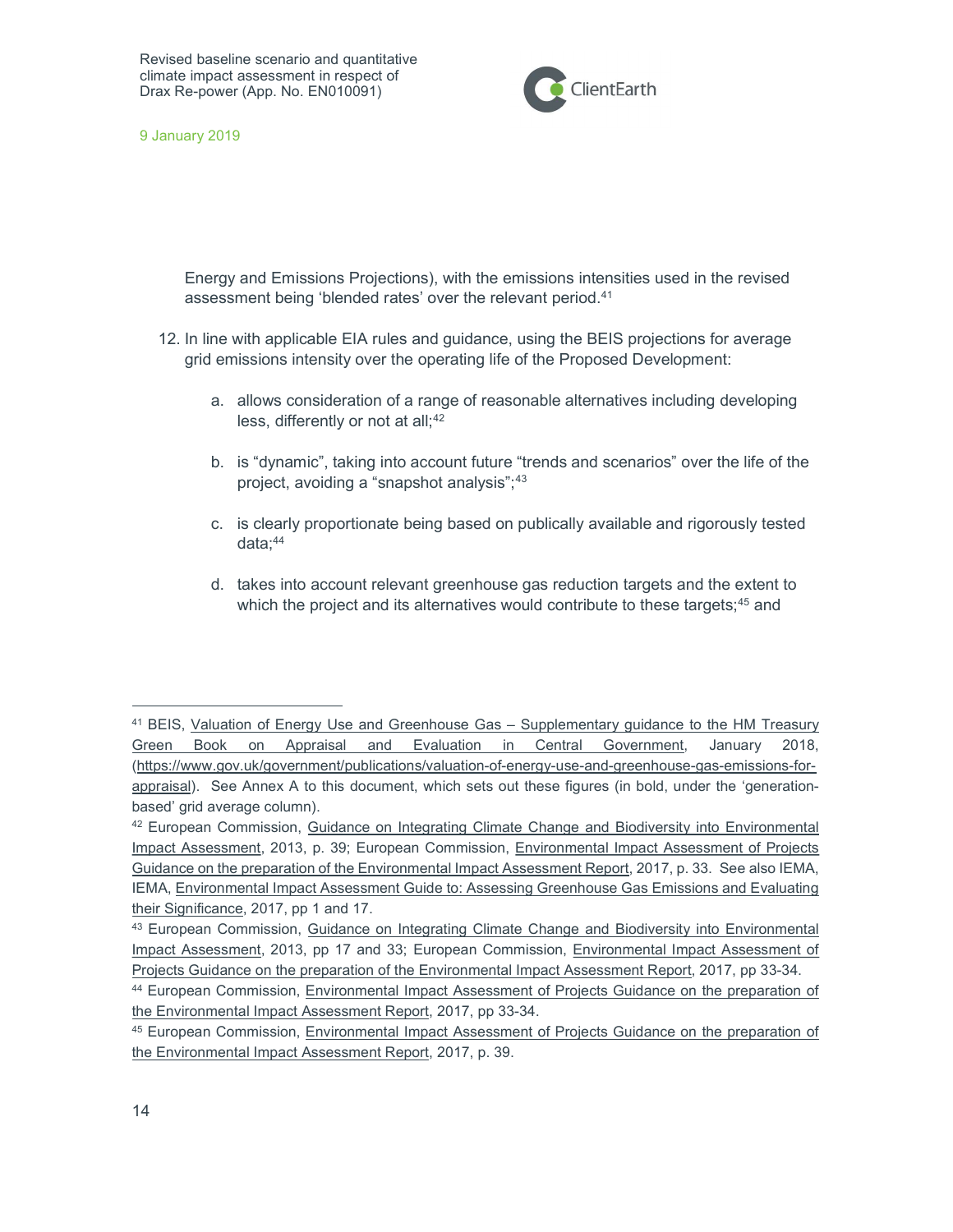

9 January 2019

- e. considers trends in key indicators over time, using the best available scenario studies and projections.<sup>46</sup>
- 13. ClientEarth's revised quantitative assessment of the Proposed Development's climate impact is presented in the tables below, which in accordance with the Examining Authority's request are updated versions of Tables 15-13 and 15-15 from the Applicant's Environmental Statement. ClientEarth has been supported by Sandbag<sup>47</sup> in reviewing and revising these calculations. An explanation of the revisions is provided in the text below both Tables.

| <b>Item</b>                                               | Years     | <b>Baseline scenario</b>                                    | <b>Proposed</b><br><b>Development</b>                                                                          | Net effect of<br><b>Proposed</b><br><b>Development</b> |
|-----------------------------------------------------------|-----------|-------------------------------------------------------------|----------------------------------------------------------------------------------------------------------------|--------------------------------------------------------|
| <b>Total GHG</b><br>emissions<br>per year<br>(tCO2e/year) | 2023-2026 | Alternative<br>generation (1.8GW<br>@137gCO2):<br>2,160,216 | Unit $X(1.8GW)$<br>@380gCO2):<br>5,991,840                                                                     | $+3,831,624$ (+177%)                                   |
|                                                           | 2027-2046 | Alternative<br>generation (3.6GW<br>@61gCO2):<br>1,923,696  | <b>Unit X (1.8GW)</b><br>@380gCO2):<br>5,991,840<br>Unit Y (1.8GW<br>@380gCO2):<br>5,991,840<br>$= 11,983,680$ | +10,059,984<br>$(+523%)$                               |
|                                                           | 2047-2050 | Alternative<br>generation (1.8GW<br>@29gCO2):<br>457,272    | Unit Y (1.8GW<br>@380gCO2):<br>5,991,840                                                                       | 5,534,568 (+1,210%)                                    |
| <b>Total GHG</b><br>emissions<br>(1CO2e)                  | 2023-2050 | 48,943,872                                                  | 287,608,320                                                                                                    | +238,664,448<br>$(+488%)$                              |

### Revised Table 15-13 – Net GHG emissions

<sup>46</sup> European Commission, Guidance on Integrating Climate Change and Biodiversity into Environmental Impact Assessment, 2013, pp 34 and 17.

<sup>&</sup>lt;sup>47</sup> Sandbag is a not-for-profit climate change policy think tank based in Brussels and London (registered as a Community Interest Company in England and Wales: Company No. 6714443).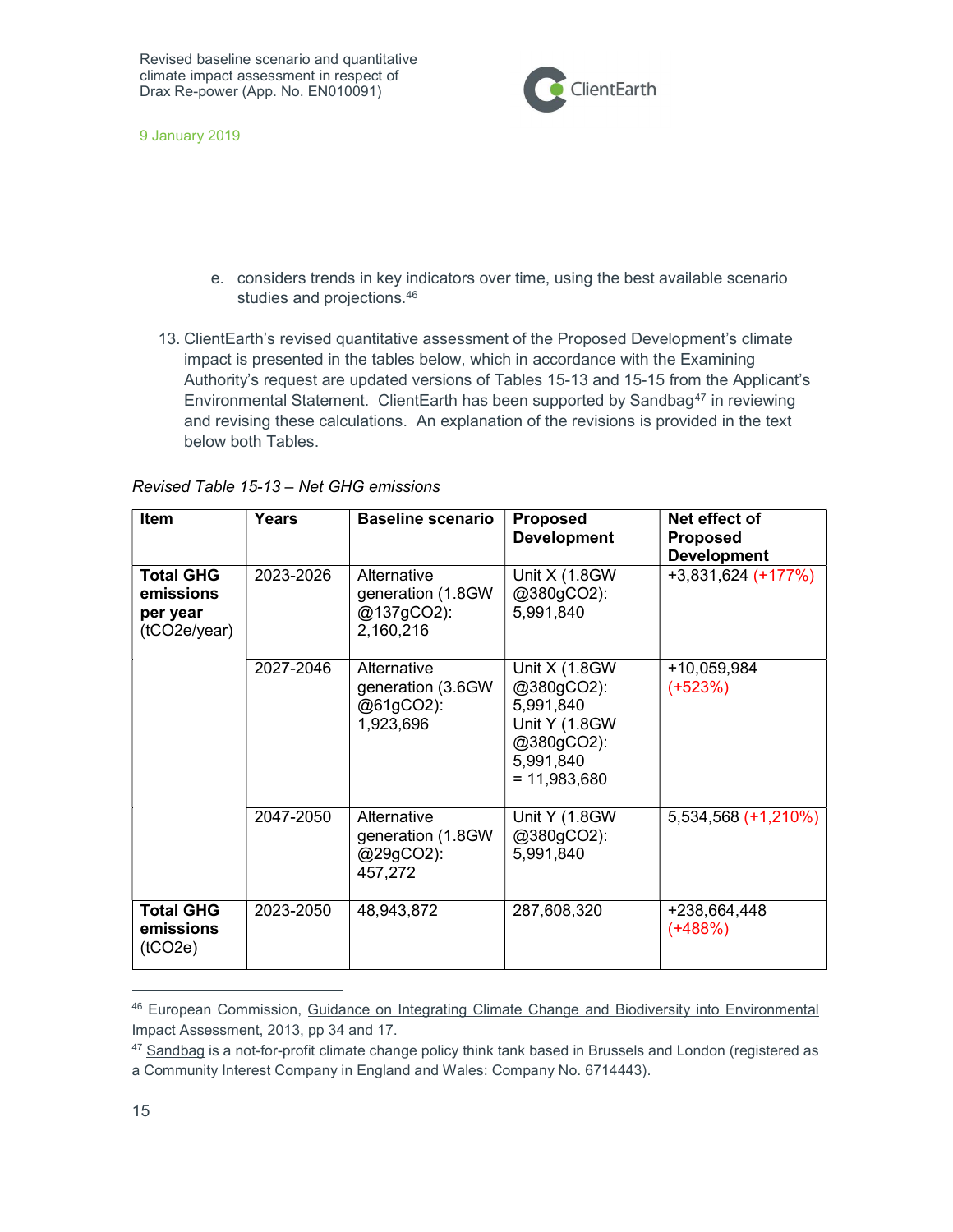

9 January 2019

| <b>Maximum</b><br>electricity<br>generation<br>capacity | 2023-2050 | 3.6GW | 3.6GW | $- -$          |
|---------------------------------------------------------|-----------|-------|-------|----------------|
| <b>GHG</b><br>emissions<br>intensity<br>(gCO2e/kWh)     | 2023-2050 | 70    | 380   | $+310 (+443%)$ |

### Revised Table 15-15 – Summary of GHG emissions

| <b>Item</b>                                             | Years     | <b>Baseline</b><br>scenario | <b>Proposed</b><br><b>Development</b> | Net effect of<br><b>Proposed</b><br><b>Development</b> |
|---------------------------------------------------------|-----------|-----------------------------|---------------------------------------|--------------------------------------------------------|
| <b>Total GHG</b><br>emissions<br>(1CO2e)                | 2023-2050 | 48,943,872                  | 287,608,320                           | +238,664,448<br>$(+488%)$                              |
| <b>Maximum</b><br>electricity<br>generation<br>capacity | 2023-2050 | 3.6GW                       | 3.6GW                                 |                                                        |
| <b>GHG</b><br>emissions<br>intensity<br>(qCO2e/kWh)     | 2023-2050 | 70                          | 380                                   | $+310 (+443%)$                                         |

14. As the revised tables indicate, applying ClientEarth's revised baseline results in the Proposed Development having a total net emissions effect of +238.7 MtCO2e / +488% and an emissions intensity +443% higher than the baseline. This compares to a total net emissions effect of +168.6 MtCO2e / +90% and an emissions intensity effect of between -16% and -55% in the Applicant's assessment. The Applicant's Tables 15-13 and 15-15 are included at Annex B for reference.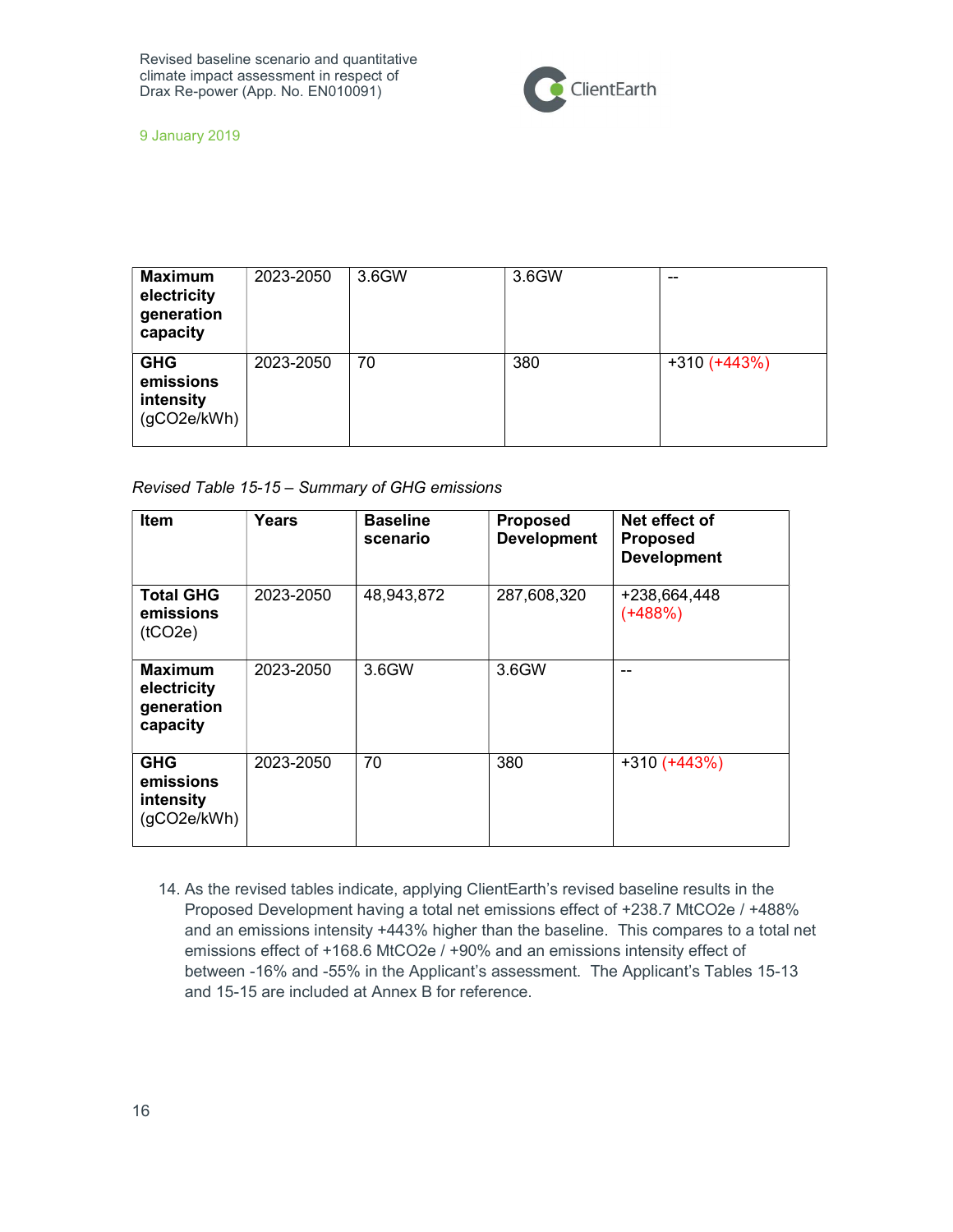

9 January 2019

15. The below graphic illustrates the difference between the Proposed Development's emissions intensity, the Applicant's baseline emissions intensity and the Government projections for average emissions intensity used in the ClientEarth (CE) baseline.



- 16. In addition to the revised baseline, we have made the following changes to the Applicant's assessment methodology:
	- a. The start date for the assessment has been moved to 2023 to reflect the anticipated commencement of Unit X's operation.
	- b. Emissions from Unit 6 before commencement of Unit Y are no longer included in the Proposed Development scenario as they are outside the scope of the Proposed Development.
	- c. Emissions from Units 5 and 6 are no longer included in the baseline pre-2025 phase-out period as the assessment is required to capture alternative forms of generation on the grid at the same quantity as the Proposed Development (with the generation capacity of Units 5 and 6 being approximately a third of the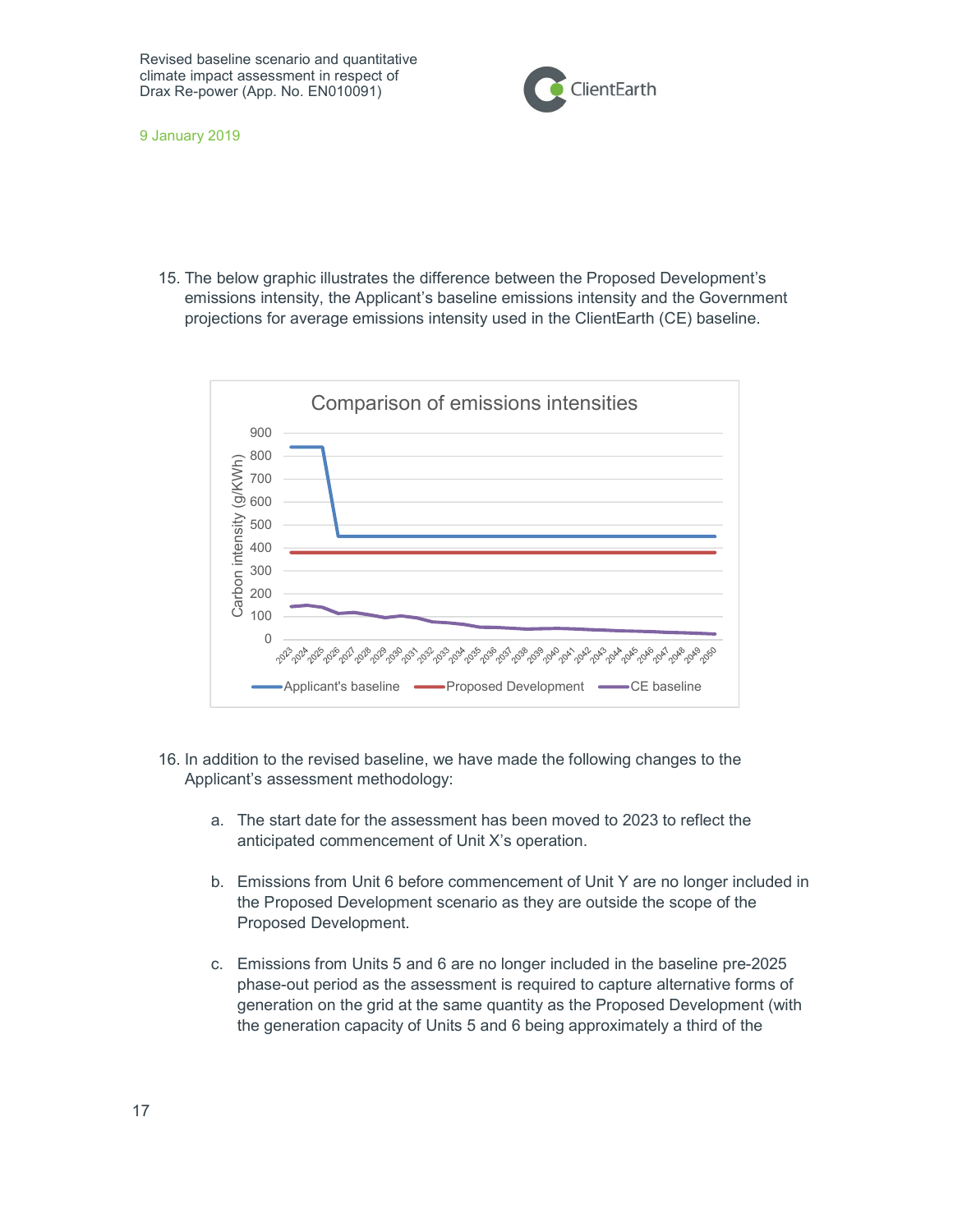

9 January 2019

Proposed Development and only operated at low utilisation rates<sup>48</sup>). Using the same generation quantity in both scenarios means that the two scenarios are compared like for like, with the increase in total emissions resulting solely from emissions intensity rather than increased generation capacity.

- d. Finally, the Unit X 'replacement emissions' in 2047-2050 have been removed as it is not clear that these are caused by or connected to the implementation of the Proposed Development.<sup>49</sup>
- 17. To be clear, it is not the case that ClientEarth considers that the Proposed Development will necessarily lead to the emissions set out in the above tables – if it is built, it may not operate at all or cease operating short of its planned life, becoming a stranded asset.<sup>50</sup> However, assuming that the Proposed Development is operated as the Applicant anticipates,<sup>51</sup> the projected average grid emissions intensity is the best available proxy for the emissions intensity of the range of technologies that could provide the equivalent generation.
- 18. If anything, the BEIS projections used in ClientEarth's revised baseline are likely to be conservative estimates of future emissions intensity. For example, in contrast to BEIS's projection of 104gCO2/kWh in 2030:

<sup>48</sup> For example, Aurora data from 2017/18 shows Drax coal units operating at lower than 40% capacity on average. Aurora Energy Research, GB Plant Performance Summary, March 2018, p. 4 (https://www.auroraer.com/wp-content/uploads/2018/04/aer-gb-plant-performance-summary-march-2018.pdf).

 $49$  See Environmental Statement, Vol. I, Chapter 15 – Climate, Table 15-3 ("Decommissioning of Unit X – Assume replacement generation capacity provided elsewhere on the grid at same GHG intensity as the baseline."). We also note that while the Applicant suggests that it has assumed that "the operational life of Units X and Y would be 25 years followed by decommissioning", its calculations only include 24 years of operation (Environmental Statement, Vol. I, Chapter 15 – Climate, para 15.4.5). Allowing for 25 years would extend Unit X's operation to include 2047 and Unit Y's operation to include 2051, resulting in an increase in the Proposed Development's total emissions.

<sup>50</sup> See ClientEarth's Written Representation, 8 November 2018, paras 22-40.

<sup>51</sup> As explained above, the Applicant's CCR Statement assumes a 75% load factor over the life of the Proposed Development (p. 16), and the Applicant's Environmental Statement assumes a load factor of 100% (Table 15-9), on the basis that it is unable to exclude possibility of the Proposed Development operating at full load (See Applicant's Written Summary of Oral Case at ISH1, para 3.80).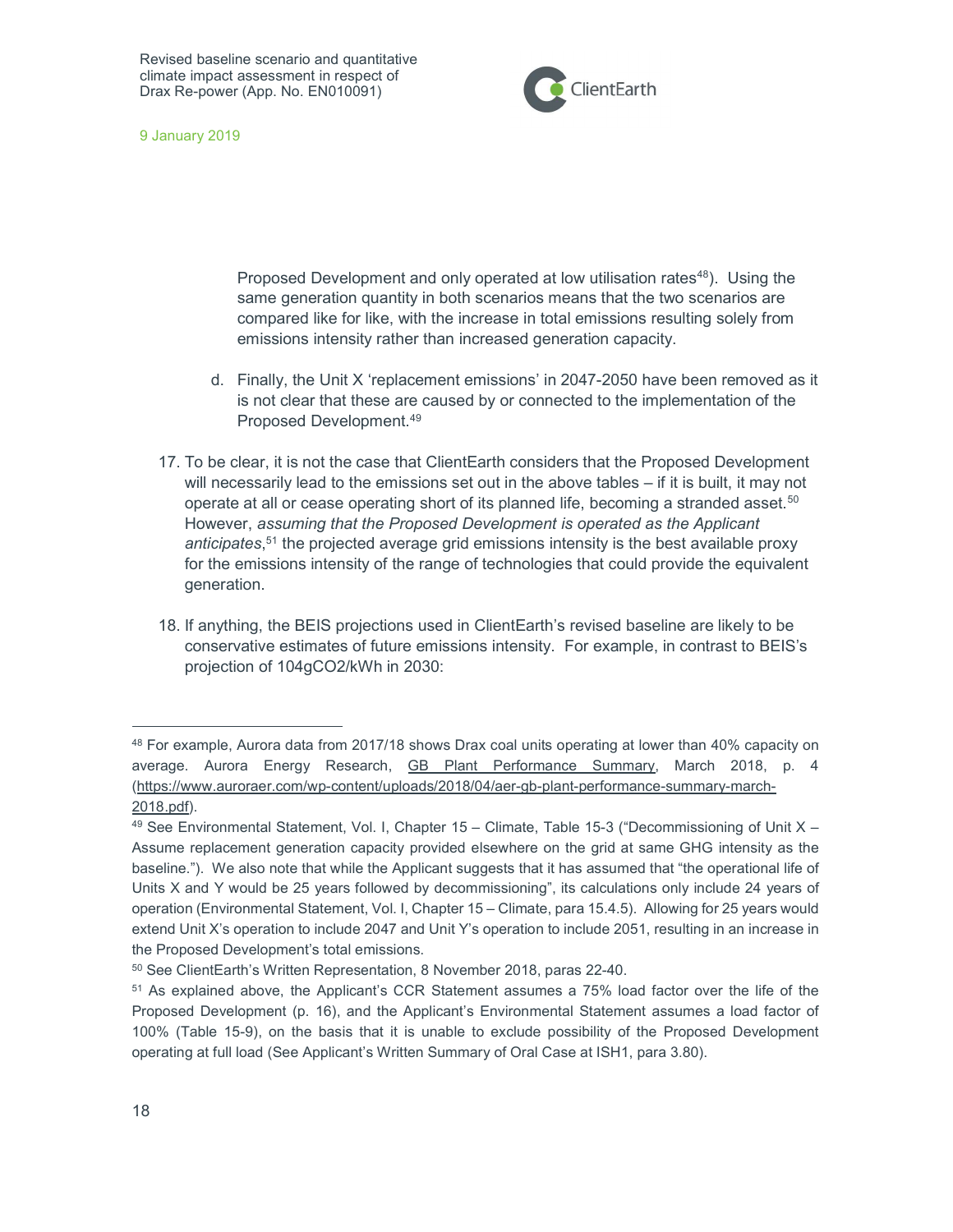

9 January 2019

- a. the Government's Clean Growth Strategy models emissions from the power sector of 16MtCO2e per year by 2032, implying an emissions intensity of approximately 50gCO2/kWh (conservatively assuming that annual UK demand remains at approximately 320TWh);<sup>52</sup> and
- b. National Grid's latest Future Energy Scenarios foresees intensities of 48gCO2/kWh and 75gCO2/kWh by 2030 in its two scenarios that comply with the UK's 2050 carbon reduction target.<sup>53</sup>
- 19. Instead of simply making the obvious point that the Proposed Development is not low carbon and therefore negative in terms of its climate effects,<sup>54</sup> ClientEarth's revised baseline allows the Applicant to engage with the question of how the Proposed Development fits into an energy mix characterised by a rapidly decreasing emissions intensity. To borrow the words of Oil & Gas UK, it allows the Applicant to explain how the Proposed Development is consistent with "a largely renewable electricity system that only requires minimal back-up generation from fossil fuels" and in which "gas will only play a residual role."<sup>55</sup>

<sup>52</sup> ClientEarth's Written Representation, 8 November 2018, para 35(b).

<sup>53</sup> National Grid, Future Energy Scenarios, July 2018, Table 5.1.

<sup>54</sup> See EN-1, para 3.3.4.

<sup>55</sup> Oil & Gas UK, Energy Transition Outlook 2018 (https://oilandgasuk.cld.bz/Energy-Transition-Report-2018), p. 8.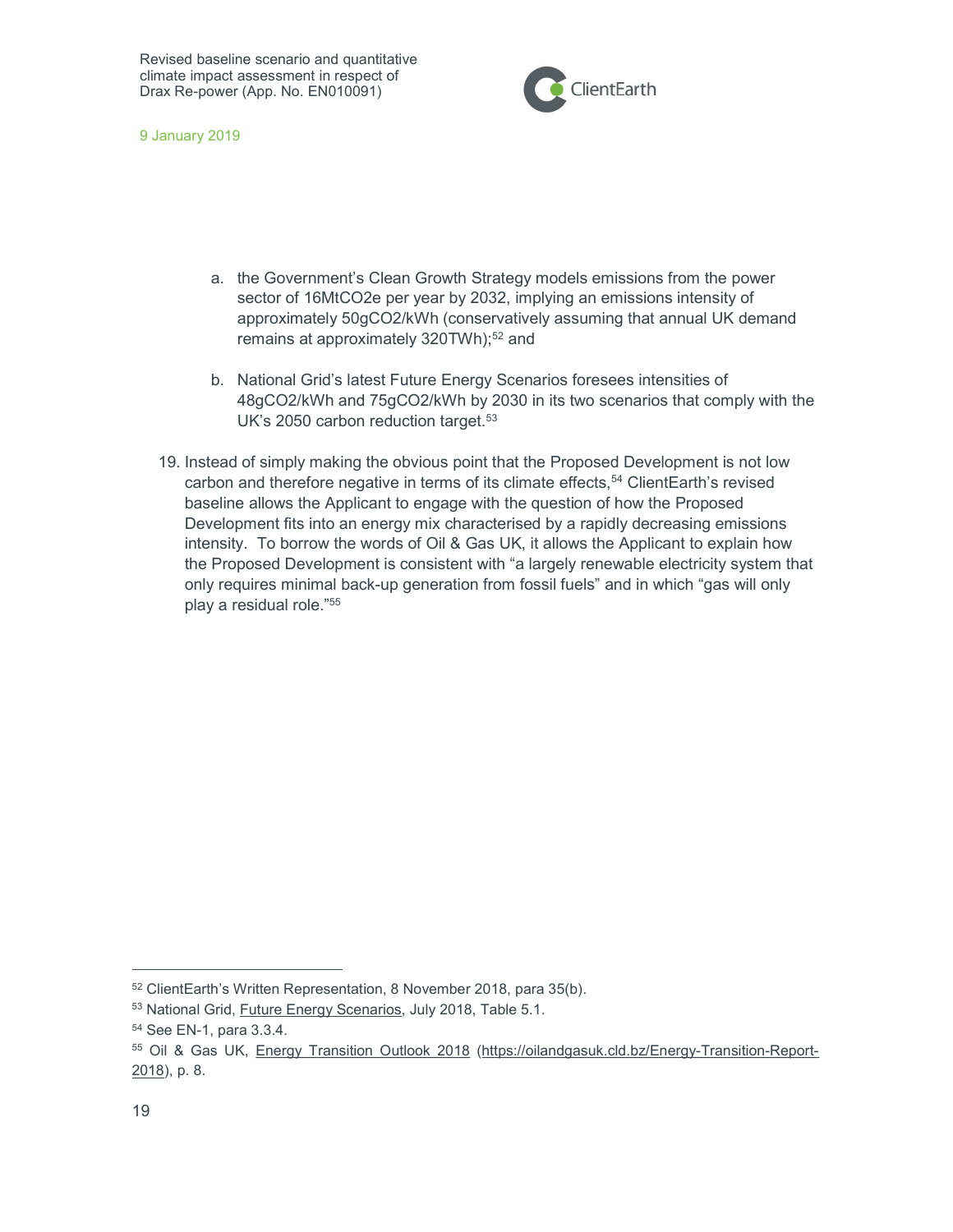

9 January 2019

## Annex A – BEIS average grid emissions intensities

Consumption and generation-based emissions factors.

Table 1: Electricity emissions factors to 2100, kgCO<sub>2</sub>e/kWh<br>
Consumption and generation-based emissions factors.<br>
Analysts should use consumption-based emissions factors for measuring GHG emissions per unit of final ener Analysts should use consumption-based emissions factors for measuring GHG emissions per unit of final energy demand. These emissions factors include transmission and distribution losses, including significant losses due to power station inefficiency. Generation-based emissions factors measure GHG emissions per unit of electricity generated.

Long-run marginal emissions factors should be used for measuring small changes in consumption or generation. Grid average emissions factors are used for footprinting.

|      | <b>Grid average</b>      |                                    |            |       |  |
|------|--------------------------|------------------------------------|------------|-------|--|
| Year | <b>Consumption-based</b> |                                    |            |       |  |
|      |                          | <b>Generation-</b><br><b>based</b> |            |       |  |
|      | <b>Domestic</b>          | Public sector                      | Industrial |       |  |
| 2015 | 0.368                    | 0.362                              | 0.355      | 0.336 |  |
| 2016 | 0.279                    | 0.274                              | 0.269      | 0.255 |  |
| 2017 | 0.233                    | 0.229                              | 0.225      | 0.213 |  |
| 2018 | 0.224                    | 0.220                              | 0.216      | 0.205 |  |
| 2019 | 0.213                    | 0.209                              | 0.205      | 0.195 |  |
| 2020 | 0.198                    | 0.194                              | 0.191      | 0.181 |  |
| 2021 | 0.187                    | 0.183                              | 0.180      | 0.171 |  |
| 2022 | 0.162                    | 0.159                              | 0.156      | 0.148 |  |
| 2023 | 0.158                    | 0.155                              | 0.152      | 0.144 |  |
| 2024 | 0.164                    | 0.161                              | 0.158      | 0.150 |  |
| 2025 | 0.154                    | 0.151                              | 0.148      | 0.141 |  |
| 2026 | 0.125                    | 0.123                              | 0.120      | 0.114 |  |
| 2027 | 0.131                    | 0.128                              | 0.126      | 0.119 |  |
| 2028 | 0.119<br>0.114<br>0.116  |                                    |            | 0.108 |  |
| 2029 | 0.105<br>0.103<br>0.101  |                                    |            | 0.096 |  |
| 2030 | 0.114                    | 0.112                              | 0.110      | 0.104 |  |
| 2031 | 0.104                    | 0.103                              | 0.101      | 0.095 |  |
| 2032 | 0.085                    | 0.083                              | 0.082      | 0.078 |  |
| 2033 | 0.081                    | 0.080                              | 0.078      | 0.074 |  |
| 2034 | 0.073                    | 0.071                              | 0.070      | 0.067 |  |
| 2035 | 0.060                    | 0.059                              | 0.058      | 0.055 |  |
| 2036 | 0.060                    | 0.058                              | 0.057      | 0.054 |  |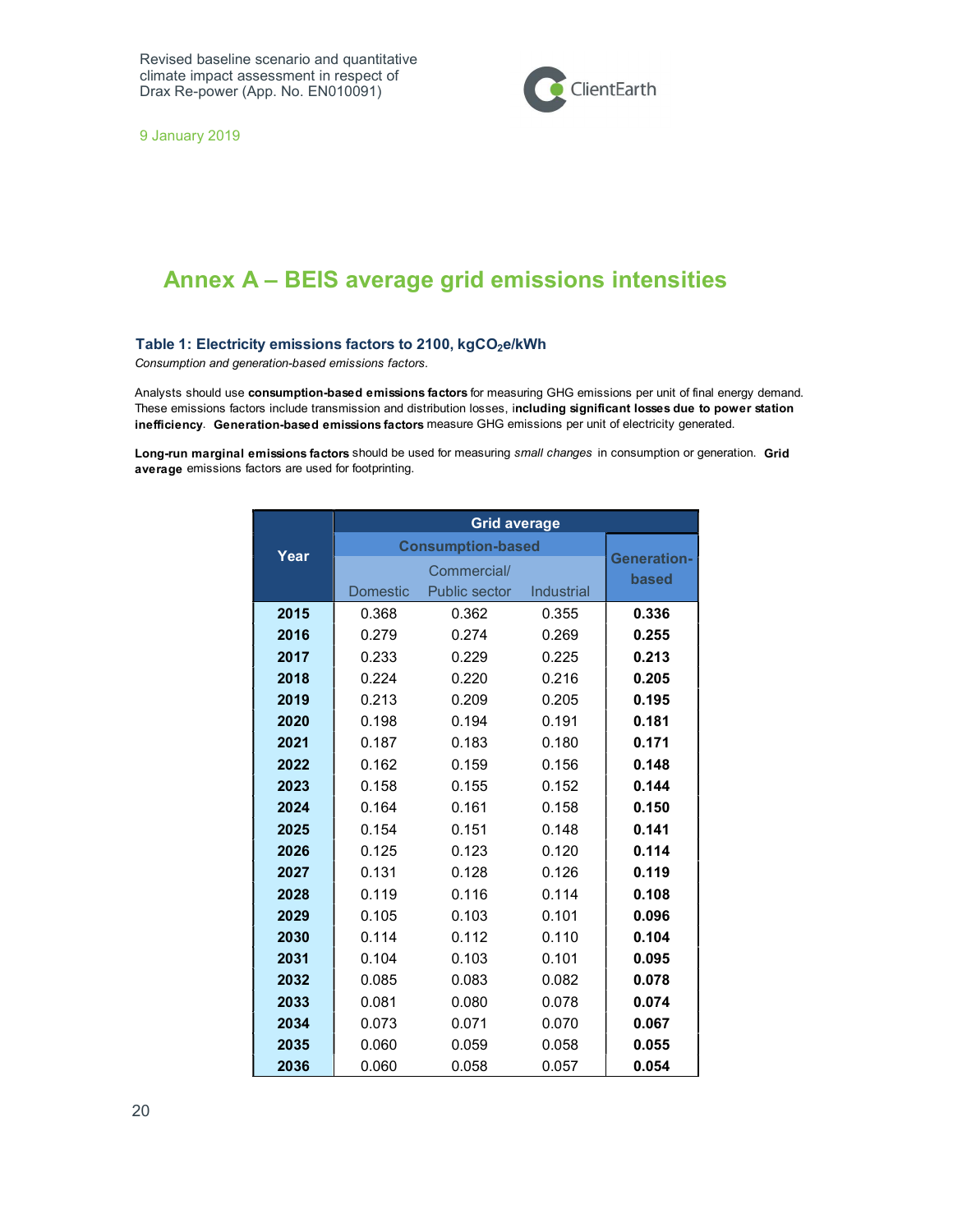

9 January 2019

| 2037 | 0.055 | 0.054 | 0.053 | 0.050 |
|------|-------|-------|-------|-------|
| 2038 | 0.051 | 0.050 | 0.049 | 0.046 |
| 2039 | 0.053 | 0.052 | 0.051 | 0.048 |
| 2040 | 0.054 | 0.053 | 0.052 | 0.049 |
| 2041 | 0.051 | 0.050 | 0.049 | 0.047 |
| 2042 | 0.048 | 0.047 | 0.047 | 0.044 |
| 2043 | 0.046 | 0.045 | 0.044 | 0.042 |
| 2044 | 0.043 | 0.042 | 0.042 | 0.039 |
| 2045 | 0.041 | 0.040 | 0.039 | 0.037 |
| 2046 | 0.038 | 0.037 | 0.037 | 0.035 |
| 2047 | 0.035 | 0.035 | 0.034 | 0.032 |
| 2048 | 0.033 | 0.032 | 0.032 | 0.030 |
| 2049 | 0.030 | 0.030 | 0.029 | 0.028 |
| 2050 | 0.028 | 0.027 | 0.027 | 0.025 |

[…]

,  $CH_4$  and  $N_2O$ .

Source: BEIS modelling

https://www.gov.uk/government/publications/valuation-of-energy-use-and-greenhouse-gasemissions-for-appraisal **Note:** GHGs include CO<sub>2</sub>, CH<sub>4</sub> and N<sub>2</sub>O.<br> **Source:** *BEIS modelling*<br>
https://www.gov.uk/government/publications/valuation-of-energemissions-for-appraisal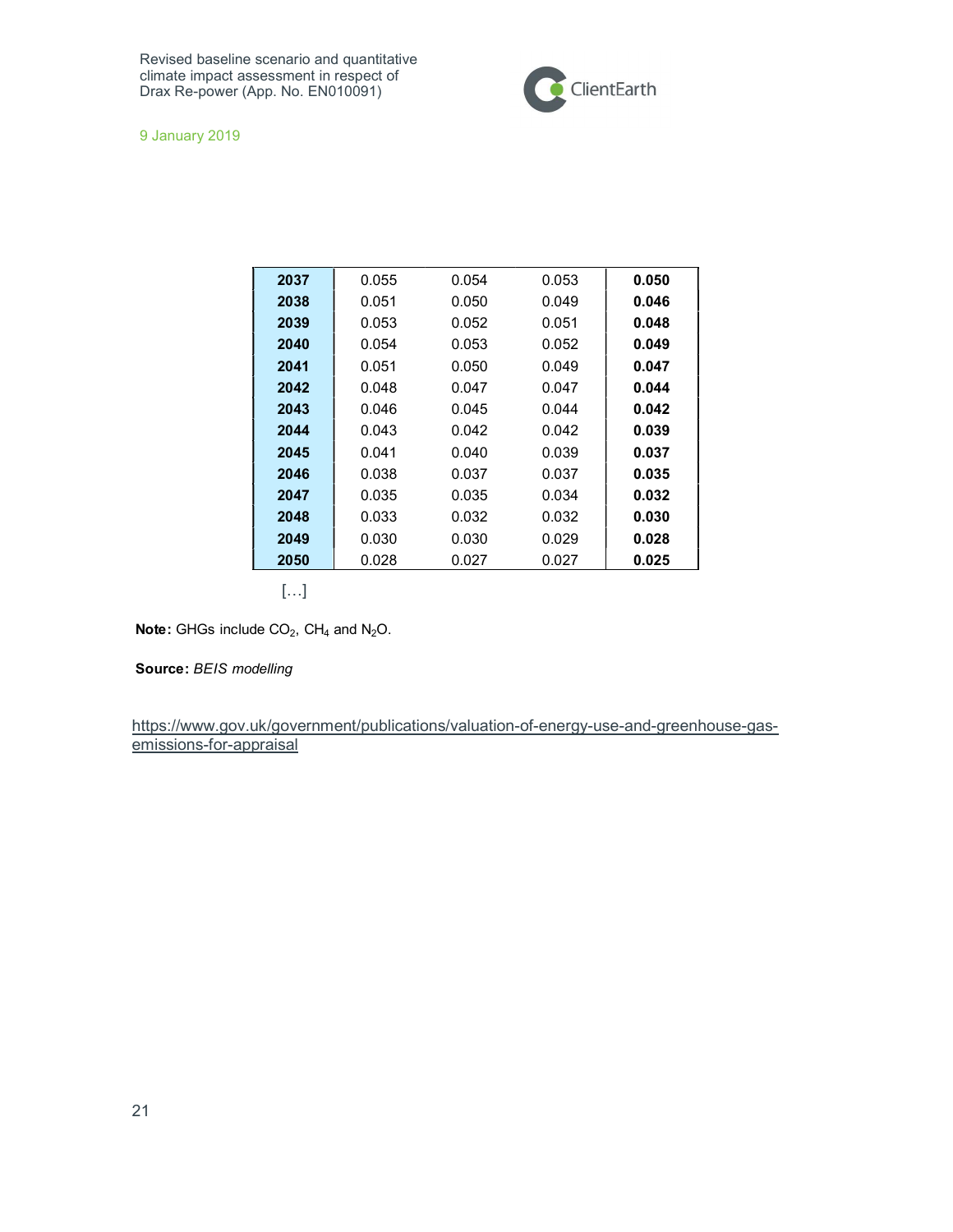

9 January 2019

## Annex B – Applicant's original Tables 15-13 and 15-15

Table 15-13- Net GHG Emissions

| <b>Item</b>                                                        | Years            | <b>Baseline</b><br><b>Scenario</b><br>$(2 \times 660$ MW)                  | <b>Proposed</b><br><b>Scheme</b><br>$(2 \times 1,800)$<br>(MW              | <b>Net effect of Proposed</b><br><b>Scheme</b>       |
|--------------------------------------------------------------------|------------------|----------------------------------------------------------------------------|----------------------------------------------------------------------------|------------------------------------------------------|
| <b>Total GHG emission</b><br>per year<br>(tCO <sub>2e</sub> /year) | 2020-<br>2022    | Unit $5:$<br>4,854,000<br>Unit <sub>6:</sub><br>4,854,000<br>$= 9,708,000$ | Unit $5:$<br>4,854,000<br>Unit <sub>6:</sub><br>4,854,000<br>$= 9,708,000$ | No net change (Unit X not<br>yet fully commissioned) |
|                                                                    | 2023-<br>2025    |                                                                            | Unit $X$ :<br>5,991,000<br>Unit $6:$<br>4,854,000<br>$= 10,845,000$        | $+1,137,000 (+12%)$                                  |
|                                                                    | 2026             | Unit 5:<br>2,601,500<br>Unit 6:<br>2,601,500<br>$= 5,203,000$              | Unit X:<br>5,991,000<br>Unit $6:$<br>4,854,000<br>$= 10,845,000$           | $+5,642,000 (+108%)$                                 |
|                                                                    | $2027 -$         |                                                                            | Unit X:                                                                    | $+6,779,000 (+130%)$                                 |
|                                                                    | 2046             |                                                                            | 5,991,000<br>Unit Y:<br>5,991,000<br>$= 11,982,000$                        |                                                      |
|                                                                    | 2047-<br>2050    |                                                                            | Unit $X$ :<br>5,203,000<br>Unit Y:<br>5,991,000<br>$= 11,194,000$          | $+5,991,000 (+115%)$                                 |
| <b>Total GHG emissions</b><br>(tCO <sub>2</sub> e)                 | 2020-<br>2050    | 188,323,000                                                                | 287,568,000                                                                | $+168,597,000 (+90%)$                                |
| <b>Maximum electricity</b><br>generation capacity                  | 2020-<br>2050    | 2 x 660 MW<br>$= 1,320$ MW                                                 | 2 x 1,800 MW<br>$= 3,600$ MW                                               | +2,280 MW (+173%)                                    |
| <b>GHG emissions</b><br>intensity                                  | $2020 -$<br>2050 | 2020 to 2025:<br>840                                                       | 2023 to 2050:<br>380                                                       | 2023 to 2025:<br>$-460(-55%)$                        |
| (qCO <sub>2</sub> e/kWh)                                           |                  | 2026 to 2050:<br>450                                                       |                                                                            | 2026 to 2050:<br>$-70(-16%)$                         |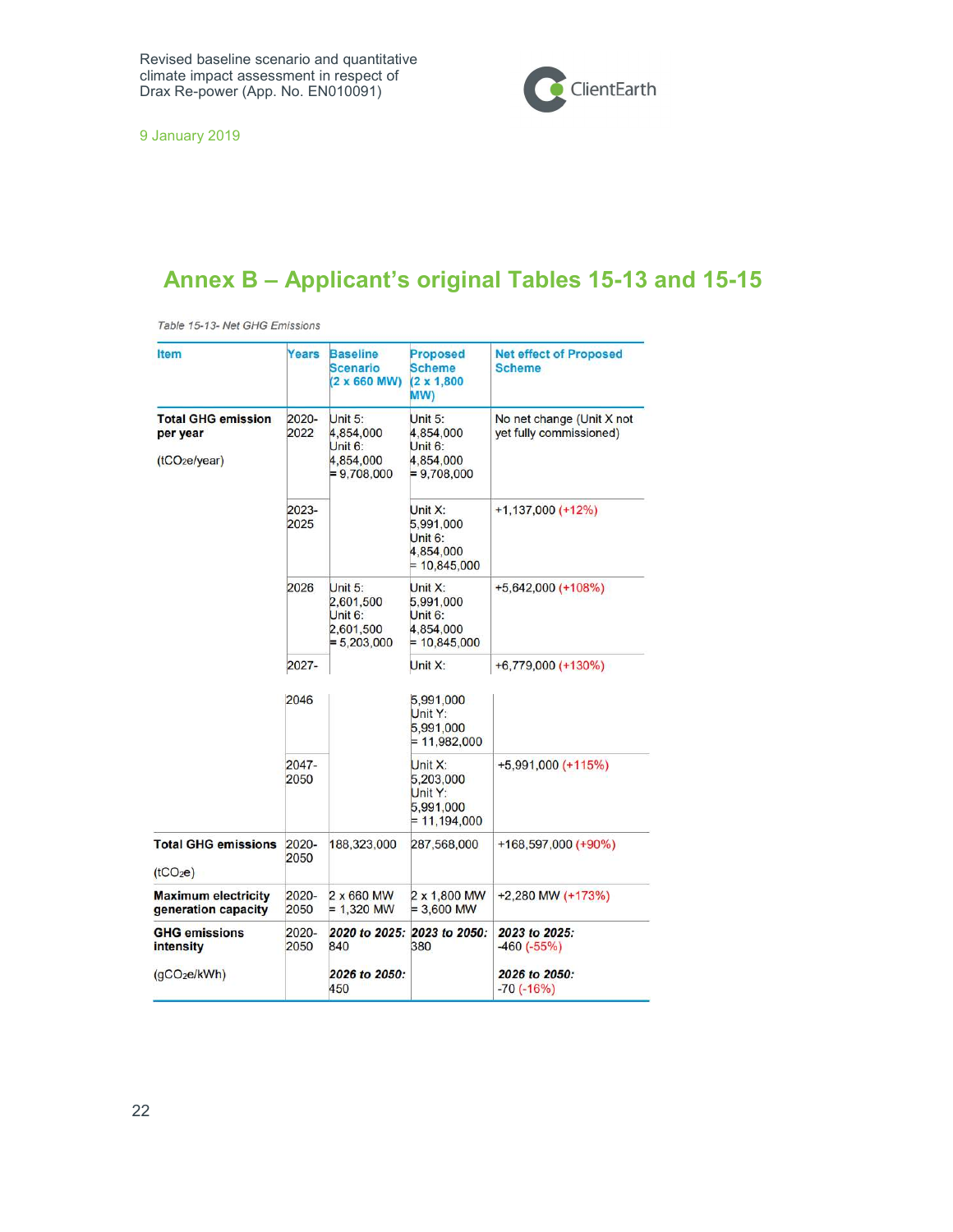

9 January 2019

#### Table 15-15 - Summary of GHG Emissions

| <b>Item</b>                                                | Years            | <b>Baseline</b><br><b>Scenario</b><br>$(2 \times 660$ MW) | <b>Proposed</b><br><b>Scheme</b><br>$(2 \times 1,800$ MW) | Net effect of<br><b>Proposed Scheme</b>                       |
|------------------------------------------------------------|------------------|-----------------------------------------------------------|-----------------------------------------------------------|---------------------------------------------------------------|
| <b>Total GHG emissions</b><br>(tCO <sub>2</sub> e)         | $2020 -$<br>2050 | 188,323,000                                               | 287,568,000                                               | $+168,597,000 (+90%)$                                         |
| <b>Maximum electricity</b><br>generation capacity          | $2020 -$<br>2050 | 2 x 660 MW<br>$= 1.320$ MW                                | 2 x 1,800 MW<br>$= 3,600$ MW                              | $+2,280$ MW (+173%)                                           |
| <b>GHG emissions intensity</b><br>(qCO <sub>2</sub> e/kWh) | $2020 -$<br>2050 | 2020 to 2025:<br>840<br>2026 to 2050:<br>450              | 2023 to 2050:<br>380                                      | 2023 to 2025:<br>$-460(-55%)$<br>2026 to 2050:<br>$-70(-16%)$ |